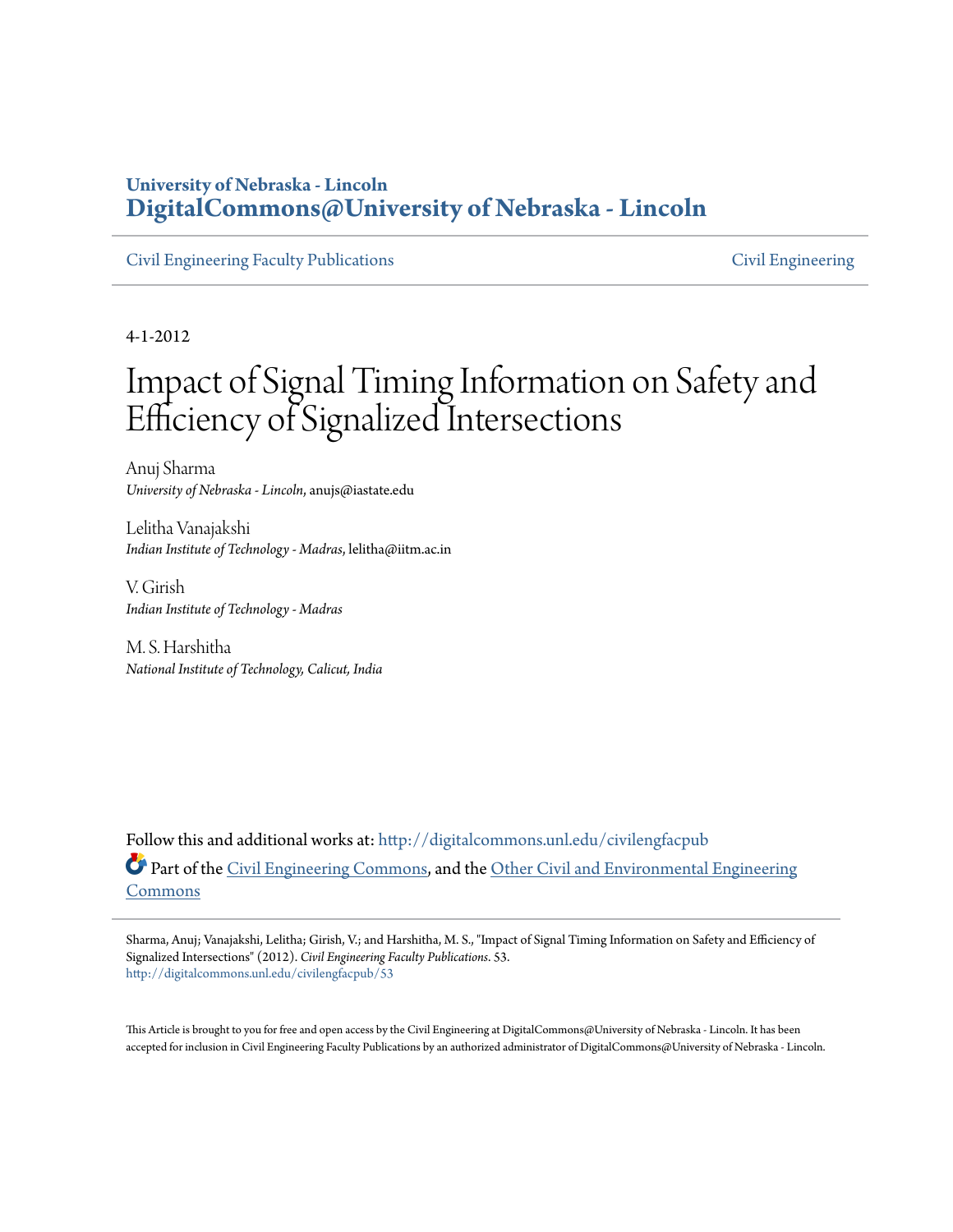# **IMPACT OF SIGNAL TIMING INFORMATION ON SAFETY AND EFFICIENCY OF SIGNALIZED INTERSECTIONS**

 **Anuj Sharma<sup>1</sup> ; Lelitha Vanajakshi<sup>2</sup> ; Girish, V <sup>3</sup> ; Harshitha, M. S.<sup>4</sup>**

**ABSTRACT:** Signalized intersections are provided in traffic networks to improve the safety and efficiency of vehicular and pedestrian movement. There are various measures under education, enforcement and engineering headings that are being attempted to improve safety and efficiency of operations at a signalized intersection. Provision of signal countdown timer, a timer showing the remaining red and green time in a phase, is one such measure and is commonly adopted in India. However, studies on effects of countdown timer under Indian traffic conditions are very scarce. Traffic heterogeneity and lack of lane discipline makes transferability of models developed in other countries (with more organized traffic) infeasible. The present study is an attempt to analyze the changes in queue discharge characteristics and red light violations (RLV) under Indian traffic conditions due to the presence of timer. A before and after analysis was carried out using the data collected from a selected intersection in Chennai, India. The analysis is carried out for different vehicle types in the presence and absence of timers separately for the start and end of red/green. Results showed that the information provided at the start of green (end of red) enhances efficiency, the startup lost time is reduced and there is an increase in red light violations. Two wheelers present at the start of the queue are found to be the category that is mostly affected by this information. However, the information provided at end of green (start of red) was found to reduce the red light violations. In the presence of information, it was found that the

 $\overline{a}$ 

<sup>&</sup>lt;sup>1</sup> Assistant Professor, University of Nebraska Lincoln, Department of Civil Engineering, Nebraska Hall W348 Lincoln, NE 68588-0531;Phone: (402) 472-6391;E-mail: asharma@unl.edu

<sup>&</sup>lt;sup>2</sup> Corresponding Author, Assistant Professor, Department of Civil Engineering, Indian Institute of Technology Madras, Chennai 600 036, INDIA; Phone: 91 44 2257 4291;E-mail: lelitha@iitm.ac.in

<sup>&</sup>lt;sup>3</sup> Former Masters student, Department of Civil Engineering, Indian Institute of Technology Madras, Chennai 600 036

<sup>4</sup> Undergraduate student, Department of Civil Engineering, National Institute of Technology Calicut, INDIA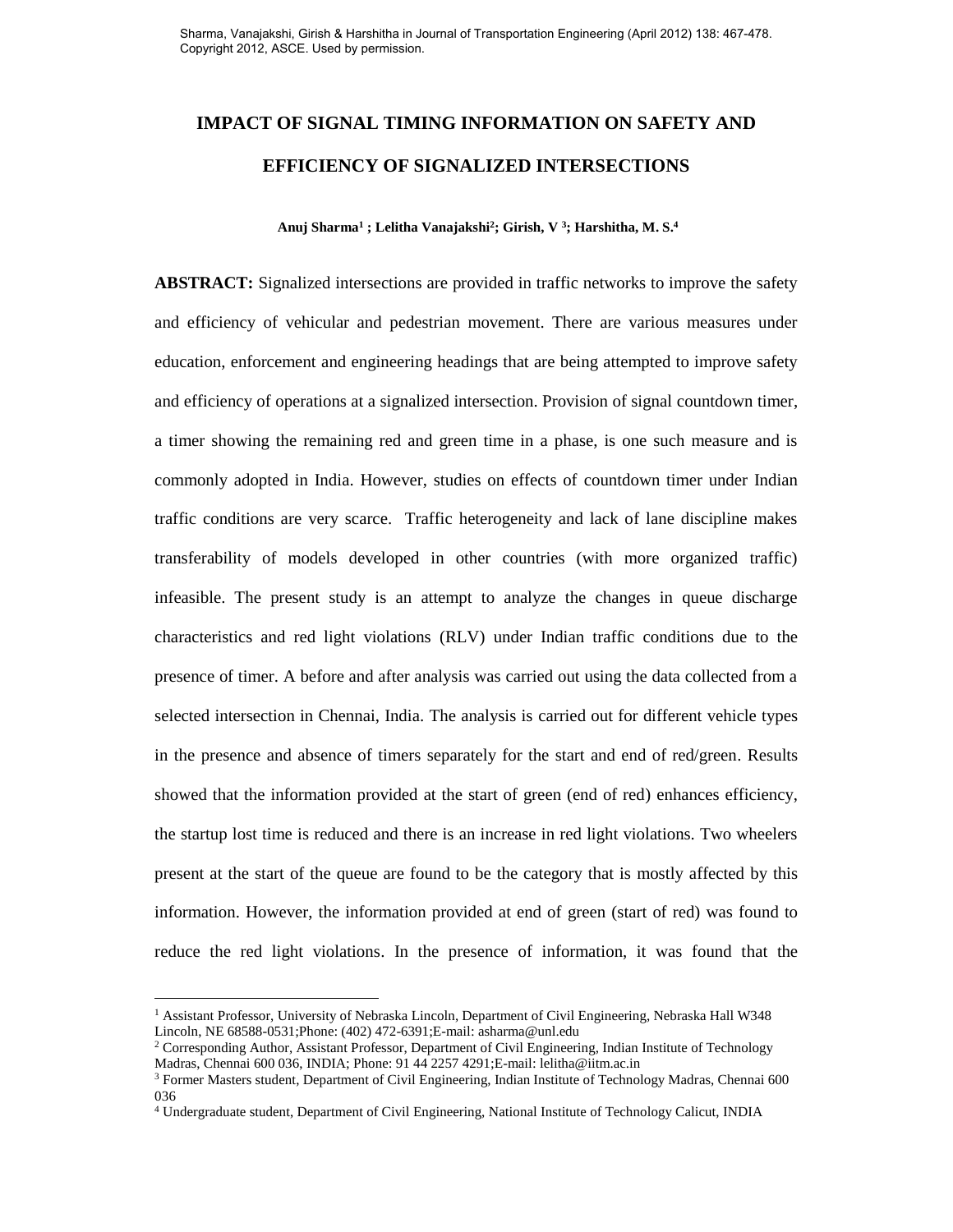propensity of RLV (proportion of cycles having RLV) reduced from 59 % to 31 % at the end of green (start of red) and there was an increase from 12 % to 75 % at the start of green (end of red) with statistically significant drop in the headways (indicating an increased efficiency). Also, in presence of information, the intensity of RLV (Mean RLVs per RLV cycle) for both start of red and end of red reduced from 3.32 to 2.30 vehicles and 8.52 to 5.60 vehicles respectively. The impacts varied based on the vehicle types with major impacts on the two wheelers. The queue discharge models show a significant change in trend implying a need to update the signal timings when the timer's are installed. These results also bring into light the trade-off between safety and efficiency and the choices drivers make in the presence of phase change information. These trade-offs should be carefully considered as the technology advances and drivers are provided more and more information. For example, with the advent of intellidrive technology (vehicle to infrastructure communications), the extent of information provided to the drivers should be tailored to achieve system optimality and results from studies such as the present one can help in decision making.

**Keywords:** Safety and efficiency of signalized intersections; Countdown signal timers; Discharge headway; Red light violation.

#### **INTRODUCTION**

The efficiency of an urban roadway system depends heavily on the efficiency of the signalized intersections, since they are one of the main bottleneck causes in urban roadways. Signalized intersections are introduced to increase efficiency and reduce accidents in the road network. Several measures are adopted to increase the safety and efficiency of these signalized intersections. These measures can be grouped under three headings, namely, engineering, education and enforcement. Countdown timers are one such measure which can fall under the engineering heading and is becoming more popular in many countries including India.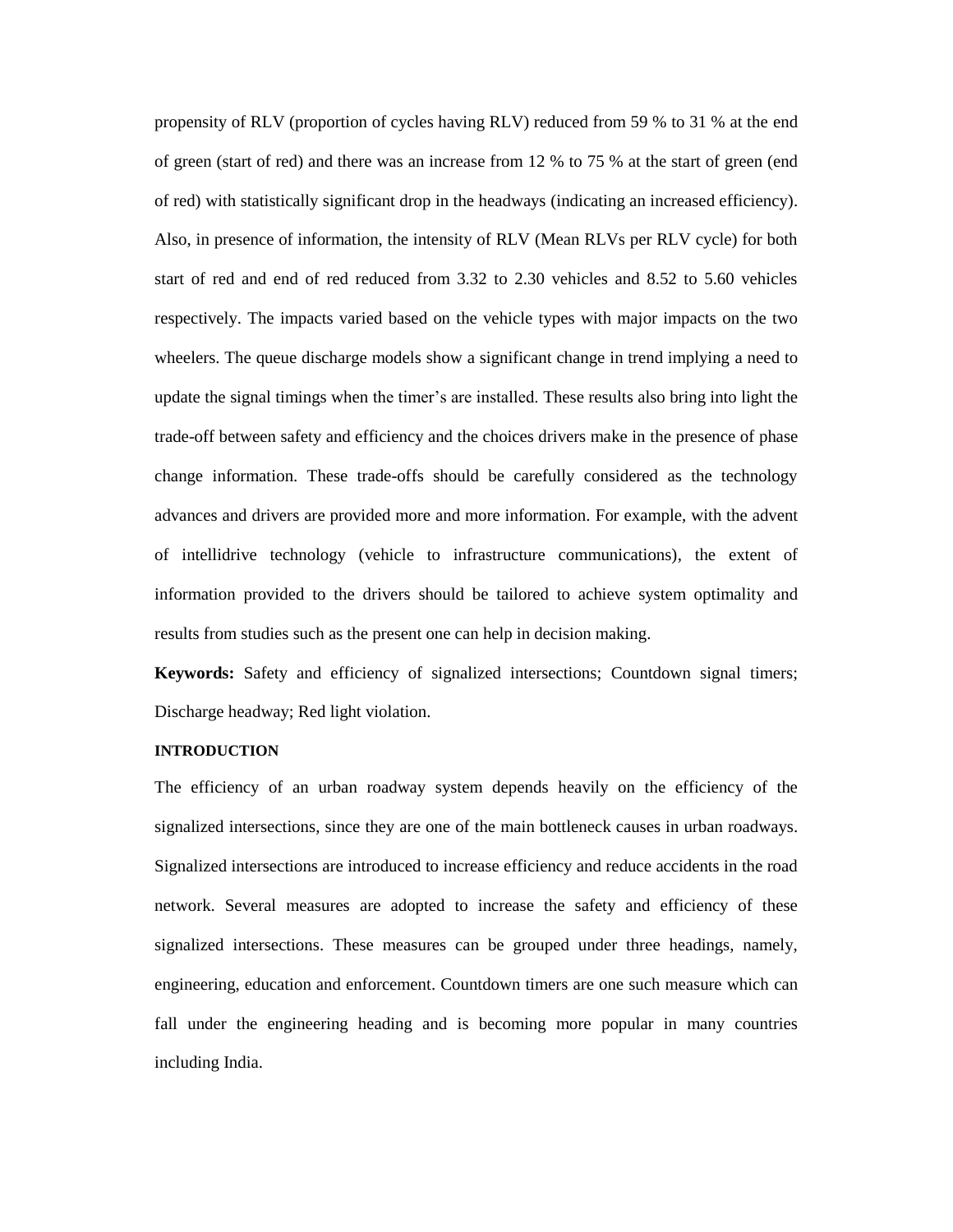A countdown timer indicates the time remaining for the phase change, which makes drivers more prepared to respond to the signal change. The phase information is expected to affect driver behavior. Such timers are becoming more popular in many countries and have been installed in many intersections in India. However, scientific studies in this area under Indian conditions are very limited, and those that are available in literature compared different intersections with and without timers (Sharma *et al.* 2009). Studies from other countries in this area reports mixed results, as detailed in the literature review. Further, since driver behavior varies widely between countries, there is a need for separate studies from different geographical locations. The present study concentrates on the effect of these timers on the queue discharge characteristics and propensity and intensity of red light violations (RLV) at a signalized intersection under Indian traffic conditions.

Indian traffic being heterogeneous and less lane disciplined, special care was taken to include these features in the analysis. To take heterogeneity into account, classified analysis was carried out for each type of vehicle. The classification considered includes two-wheelers, three wheelers and cars. In the case of headway, the classification was made based on the following vehicle, making the assumption that the following vehicle mainly decides the gap to be left between the vehicles. The lack of lane discipline is another feature of Indian traffic which causes much difficulty with data collection and analysis. In the present study this issue is tackled by not analyzing the data lane by lane, but by considering the road width as a whole and noting down the headway, whenever two of the vehicles are following one another. Sampled data were collected making sure that observations under each category were obtained in each interval.

The section below briefly describes the available literature in this area and is followed by a section detailing the data collection process. The analysis of data is presented next followed by results and discussions.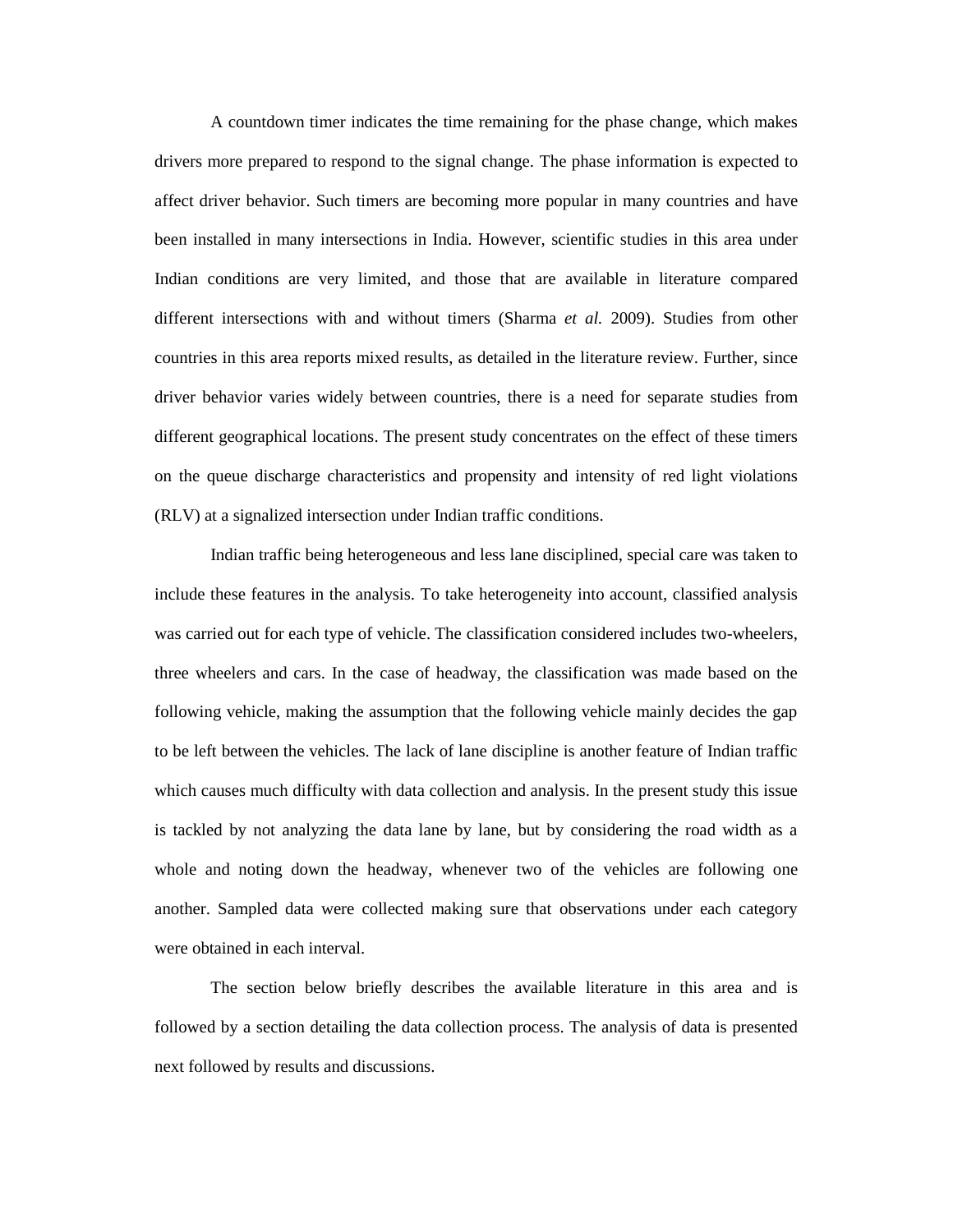#### **LITERATURE REVIEW**

Since the present study concentrates on the effect of timers on queue discharge headway and RLV, the literature in these two areas are briefly discussed in this section.

#### *Queue Discharge Headway*

Discharge headway is the time difference between consecutive vehicles at a reference point when they move during the green phase. The first vehicle's headway is measured as the time elapsed from the start of green to the time it crosses the reference line. The second headway is the time between the first and second vehicle, etc. Common practice is to measure the headways as the rear wheels of the reference vehicle cross the curb line. If the measurement does not include the vehicle length, which is the time difference between the rear of the previous vehicle to the front of the next vehicle, it is referred to as gap.

Earlier studies reported the first few headways to be higher since they include the reaction time of the drivers, which will get shorter with every subsequent driver in the line with the reaction times overlapping. Finally, headways/gaps tend to level out to the minimum headway/gap value. This generally occurs when vehicles have fully accelerated by the time they reach the reference line. It is reported that this "leveling off" begins with the fourth or fifth headway/gap (Roger *et al*. 1998). Figure 1 represents this ideal change in headway. This is the accepted norm at present with the first vehicle having the maximum headway, which will decrease for consecutive vehicles and reach a constant headway after the  $4<sup>th</sup>$  or  $5<sup>th</sup>$ vehicle. The accepted value of constant headway after it levels out is 1.9 seconds in the Highway Capacity Manual (*2000*).

Many studies report the above observation of headway being high at the start of green and leveling off after the  $4<sup>th</sup>$  or  $5<sup>th</sup>$  vehicle (Greenshields, 1947; Carstens, 1971; Kunzman, 1978; Moussavi, and Tarawneh*,* 1990). Though all these studies showed the standard trend of headway becoming constant after few initial vehicles, over the years the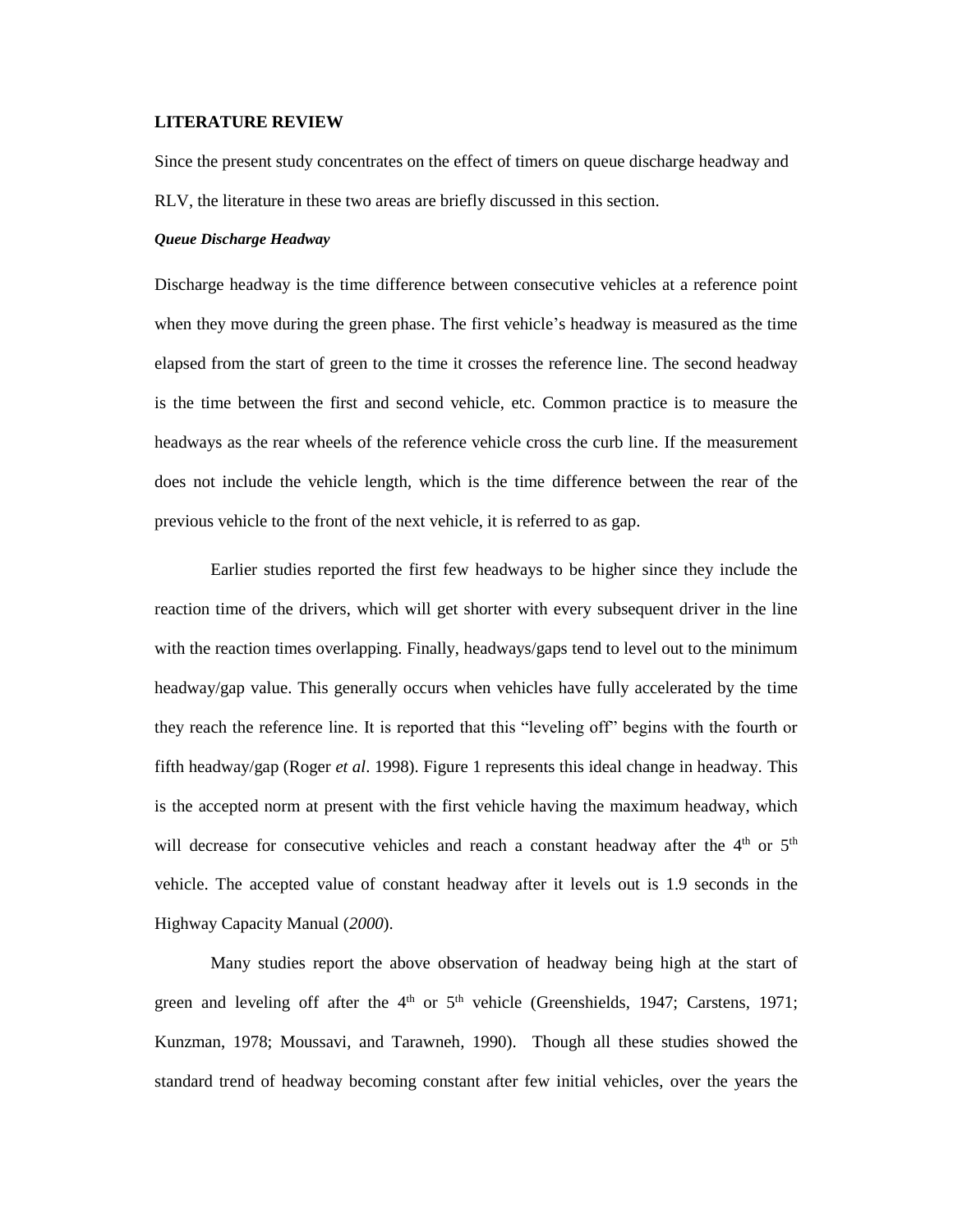studies showed a gradual reduction in this start up lost time (which is the main reason for larger headway at the start of green), with more aggressive driving habits and better acceleration performance of vehicles. Lu (1984) analyzed the protected and unprotected leftturn vehicles at signalized intersections and showed that smaller vehicles require smaller discharge headways. Also, it was reported that left-turn vehicles had lower discharge headway values than the other vehicles. Lee and Chen (1986) examined the sensitivity of different factors affecting the discharge headway of straight-through movement of passenger cars. It was found that the approach speed limits and queue length significantly influenced the discharge headway. Parker (1996) investigated the effect of heavy vehicles on discharge headway of the following vehicles. It was found that vehicle size of leading and following vehicles had important bearings on the discharge headway. Tong and Hung (2002) proposed a neural network (NN) approach to simulate the queued vehicle discharge headway[.](file:///D:/official/official/varun/Desktop/head%20way/Neural%20network%20modeling%20of%20vehicle%20discharge%20headwaynext%20term%20at%20signalized%20intersection%20model%20de.htm%23hit5) Khosla and Williams (2006) studied the effect of length of green phase at an intersection on vehicle headways and showed no significant difference in vehicle headways when the green time is increased.

However, as can be seen from the literature review, majority of the above studies were based on data from homogeneous, lane disciplined traffic conditions. These observations may not be true for the heterogeneous, less lane disciplined traffic such as that in India. Under Indian conditions, since vehicles do not wait in queue, such an observation with respect to queue position will not be possible. One can observe with respect to time from start of green and check for a similar trend. Also, many of the intersections in India and other Asian countries are being equipped with countdown timers that display the time left before the signal indication change. Though these timers are more informative in nature, they will affect many traffic characteristics including discharge headway. For example, with the extra information of the time remaining for the green indication to start, drivers will be much more alert which will reduce the initial lost time. However, studies on the impact of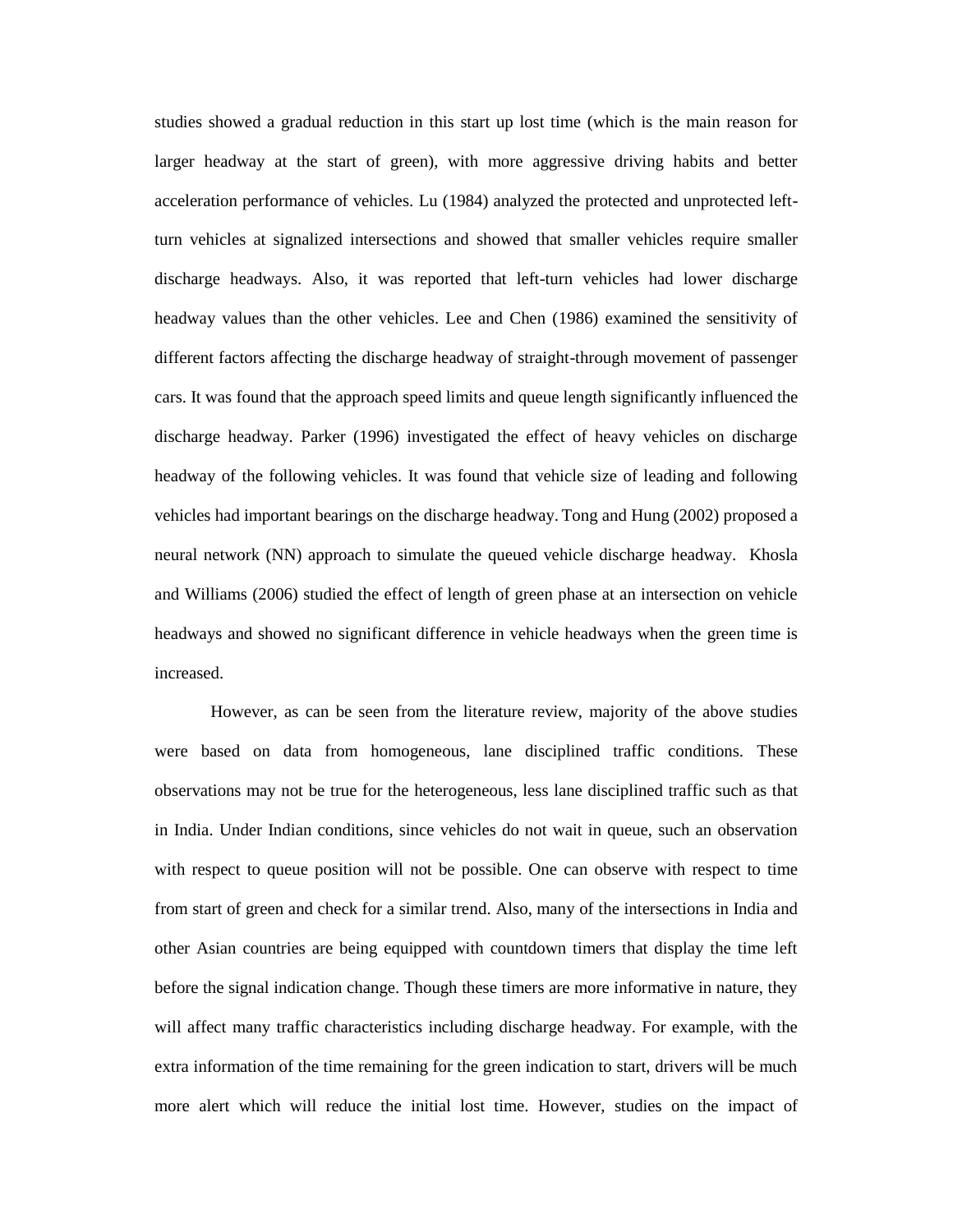countdown timers on queue discharge patterns are limited under heterogeneous conditions (Ibrahim *et al.* 2008; Sharma *et al.* 2009; Limanond, *et al*. 2009; Chiou and Chang *2010*) and most of them were focusing on one geographic area, had only limited data, or analysed data from different intersections. This highlights a need for additional studies to investigate the signal countdown impact in detail, and perhaps the need to perform similar studies in different geographical areas with a larger sample size and data being collected from the same intersection, with and without a timer. The present study takes into account these limitations and analyses the discharge headway variation at signalized intersection under Indian traffic conditions with data collected from the same location which will help in reaching the absolute values of minimum headway and how it is comparable under with and without timer scenario.

#### *Red Light Violations*

As per the FHWA information guide (FHWA-HRT-04-091) on signalized intersections, one primary cause of collisions at signalized intersections is a motorist entering an intersection when the red signal is displayed, and as a consequence colliding with another motorist, pedestrian, or bicyclist who is legally within the intersection. Another FHWA report (Report number FHWA-RD-00-112) shows that red light runners cause 16 to 20% of all collisions at signalized intersections. Countermeasures proposed to address red light running include removal of unwarranted traffic signals, changing the signal timing, improving the visibility of the traffic signal, or enforcement (FHWA-HRT-04-091). Several studied the effect of one or more of the above measures on RLV and are briefly listed below, grouped under three headings.

#### *Enforcement Cameras*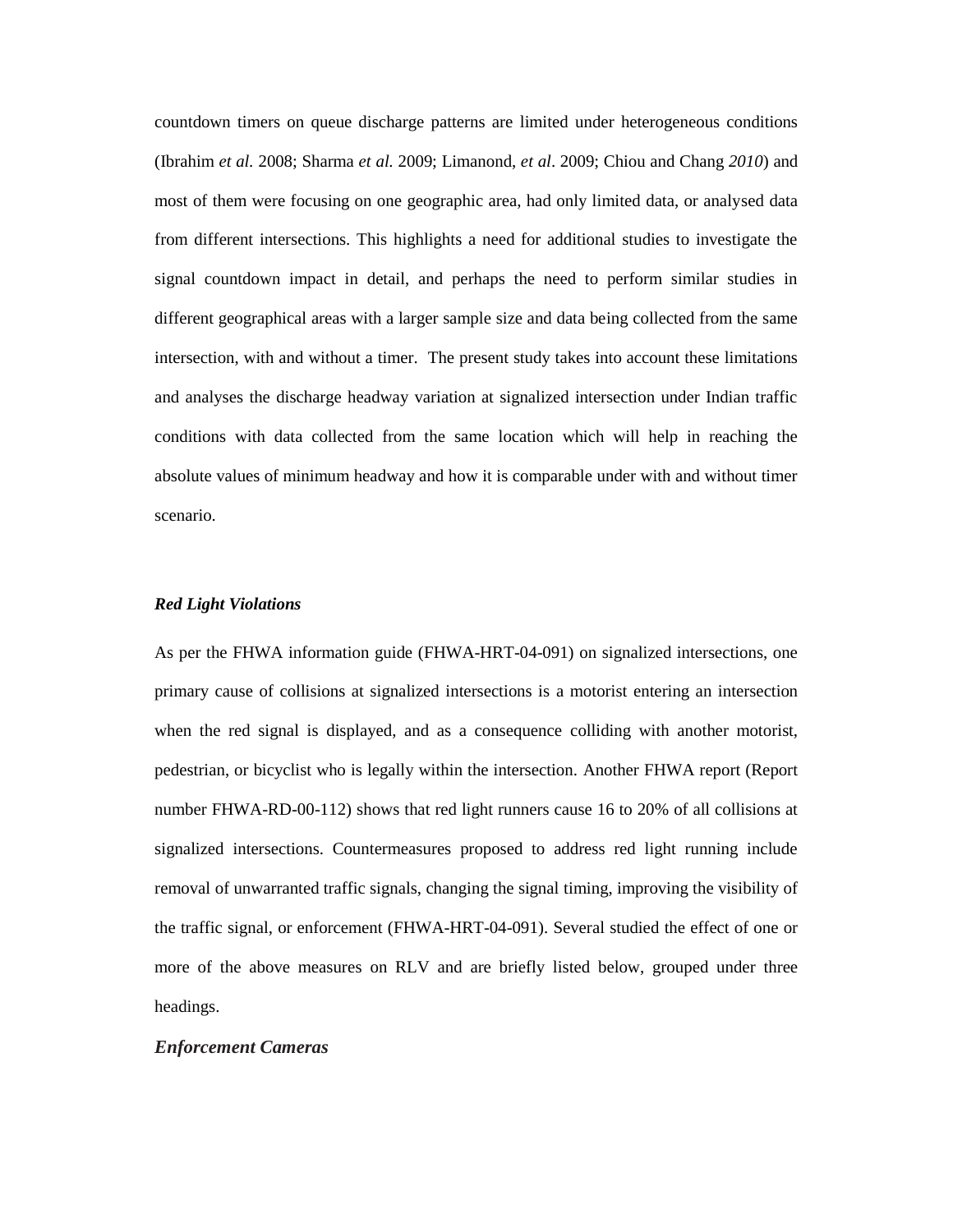Video camera enforcement of red light violations has been adopted as a measure for enhancing safety at intersections. Retting *et al.* (2003) reviewed and evaluated the international literature regarding the effectiveness of cameras to reduce both red light violations and crashes and reported that, overall, injury crashes including rear-end collisions, were reduced by 25-30% as a result of camera enforcement. Effect of enforcement cameras was also studied by Martinez and Porter (2006) based on data from Virginia, USA and reported a decrease in overall red light running at camera sites. They also reported that the characteristics of a typical red light runner remained the same at camera and non-camera locations. Lum and Wong (2002, 2003) used a logit model (2002) and generalized linear modeling (2003) and reported that the propensity to stop at camera approaches about 17 times more than at non-camera approaches based on their study in Singapore. Thomas and Hess (2009) studied the effect of red-light cameras for the prevention of road traffic crashes and concluded that the cameras are effective in reducing total casualty crashes.

#### *Engineering*

Optimally designed signal timing plans have been reported to impact the propensity of red light violations. Retting and Greene (1997) showed in their study that the dilemma zone acts as a major influencing parameter on red light violation. Retting *et al.* (2008) showed that the provision of adequate yellow signal timing reduces red light running to some extent, and effective enforcement by red light cameras to support it can be effective in reducing red light violations. Horst (1988) also analyzed the effect of the length of the yellow interval on driver decision making. Datta *et al.* (2000a, 2000b) compared the red light violation characteristics at intersections in Michigan, USA, with all-red intervals and those without all-red intervals. The studies indicated a significantly lower red light violation rate at the traffic signals with all-red intervals as compared to the intersections where there were no all-red intervals or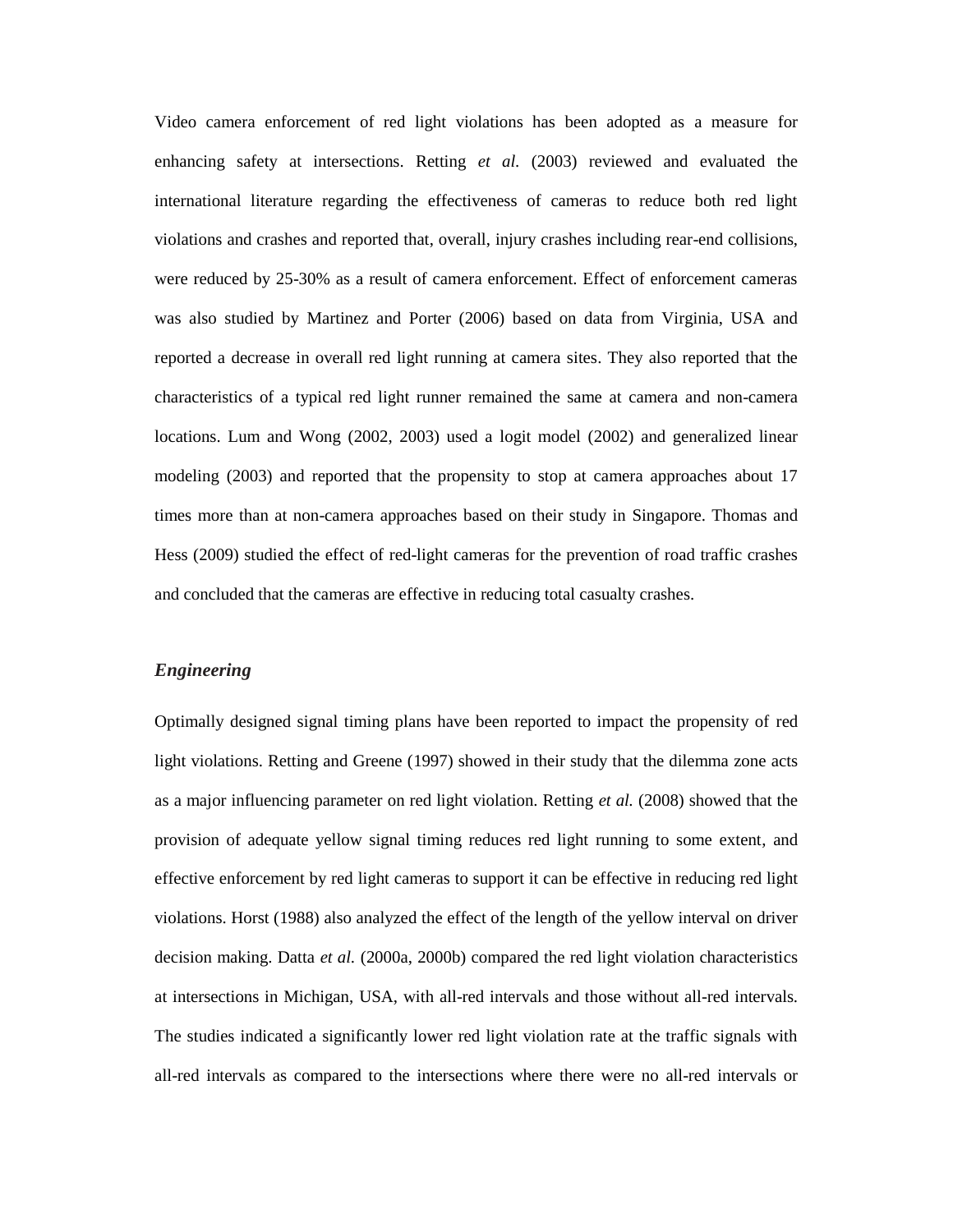insufficient all-red intervals. Studies on the effect of yellow intervals (Mahalel and Zaidel, 1985a), flashing green (Mahalel and Zaidel, 1985b), and flashing amber *(*Newton *et al.* 1997*)*  on RLV were also reported.

Porter and England (2000) analyzed yellow runners and red runners separately and carried out a prediction of red light running by considering driver characteristics. Craig *et al.* (1997) reported on the effect of a new signal phasing system, which will help drivers to make safe stopping or crossing decisions, and reported a reduction in red light violations due to the system. Grembek *et al.* (2009) also reported a study on the development of enhanced signal timing models for possible reduction of red light running (RLR). They used discrete choice models to determine the significant influencing factors of RLR including traffic and control characteristics and using that to find the enhanced signal timing plans that can potentially reduce RLR.

#### *Information*

From a theoretical perspective, the timing display is also a communication device and there are many studies which analyzed how timers or other communication devices are expected to affect driver behavior. Lum and Halim *(*2006*)* investigated the driver response at a signalized intersection approach installed with a green signal countdown device in Singapore. The impacts of pedestrian countdown signals on driver behavior was studied by Nambisan and Karkee (2010) and Huey and Ragland *(2007)*. In terms of drivers' feedback to timer installation, questionnaire surveys were conducted and reported by Wang and Yang (2006) and He *et al*. (2009), and the results indicated that 87.5% of surveyed drivers and 93.5% of pedestrians prefer signal countdown devices to traditional traffic signals. Ma *et al.* (2010) investigated the impacts of green signal countdown devices and reported an increase in capacity and a reduction in red light violations due to timers in China. Chiou and Chang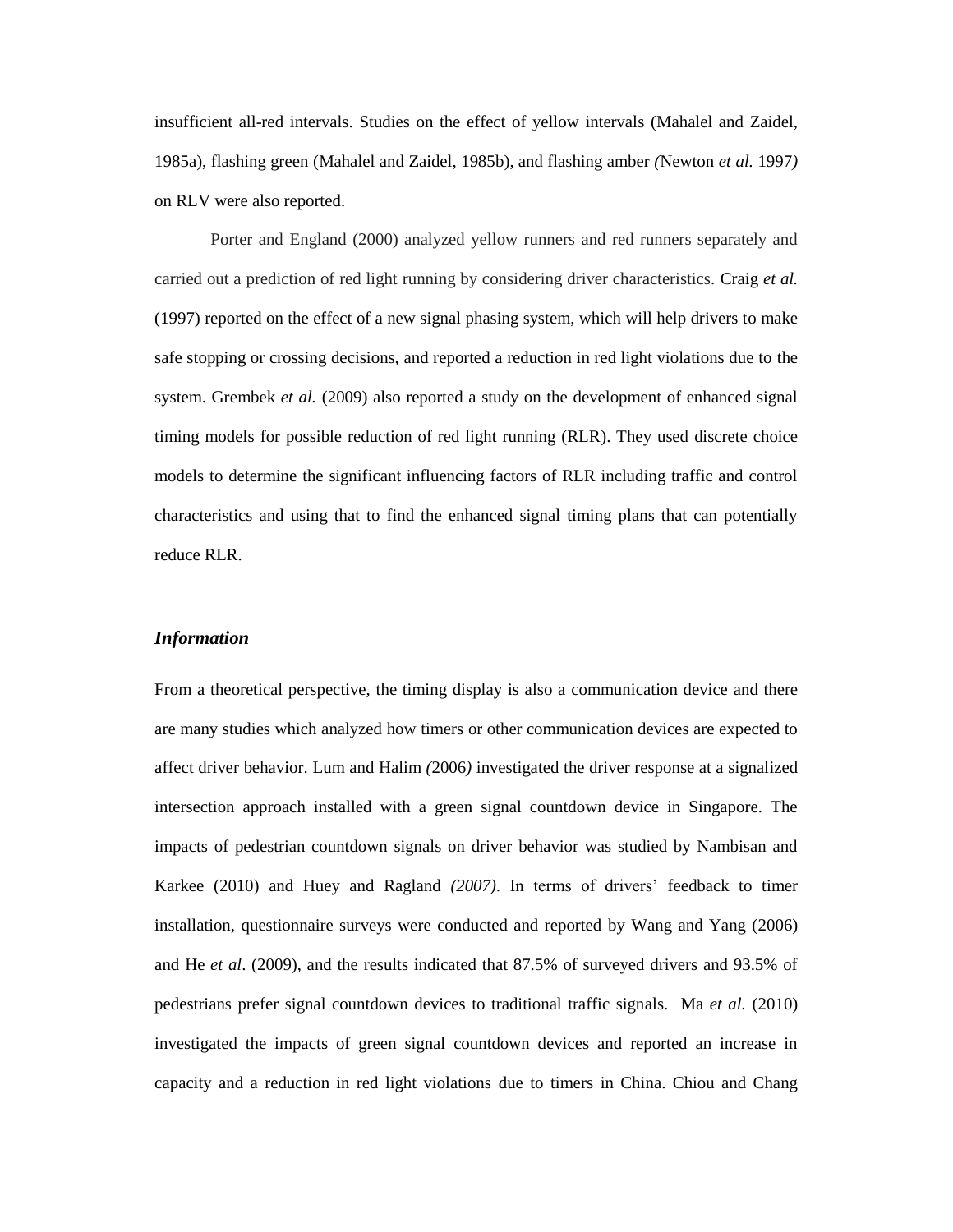(2010) studied the effect of green signal countdown display (GSCD) and red signal countdown display (RSCD) on driver behavior. Three driver responses to GSCD, including late-stopping ratio, dilemma zone and decision to cross, and three driver responses to RSCD, including early start ratio, start-up delay, and discharge headway are observed and analyzed.

Kidwai *et al.* (2005) studied the effect of countdown timers on red light running in Malaysia. Three intersections without timers and four intersections with timers were considered and the red light running data were compared. It was observed that the incidences of red light violations were about two times higher in no-timer cases than in cases with timers. Vanajakshi *et al.* (2010) studied the RLV characteristics under heterogeneous traffic conditions, with and without countdown timers, under Indian traffic conditions. RLV data were collected from two intersections, one with a timer and one without a timer. The results showed a significant difference between the RLV behaviors at the start and end of red without timers. These differences were observed to be insignificant with the presence of a countdown timer. However, the above studies compared RLVs at different locations and hence the effects can be due to other geometric and traffic factors.

Overall, reported studies on headway distribution at signalized intersections and red light violation so far are mainly from homogeneous traffic conditions. However, heterogeneous and less lane disciplined traffic with vehicles occupying the entire width of roadway, may not share the same trends as observed in homogenous cases. Variation in dimensions of different categories of vehicle significantly affects these characteristics with wide-bodied vehicles such as trucks, occupy the full lane, whereas smaller, two- or threewheeled vehicles travel side by side in one lane. During red, these smaller vehicles weave through the bigger vehicles that are in queue and occupy the front of the queue, even beyond the stop line. These vehicles also tend to start moving towards the end of red if the other leg of traffic is not too congested, resulting in red light running. This makes the problem of red light violation and headway distribution under mixed traffic conditions completely different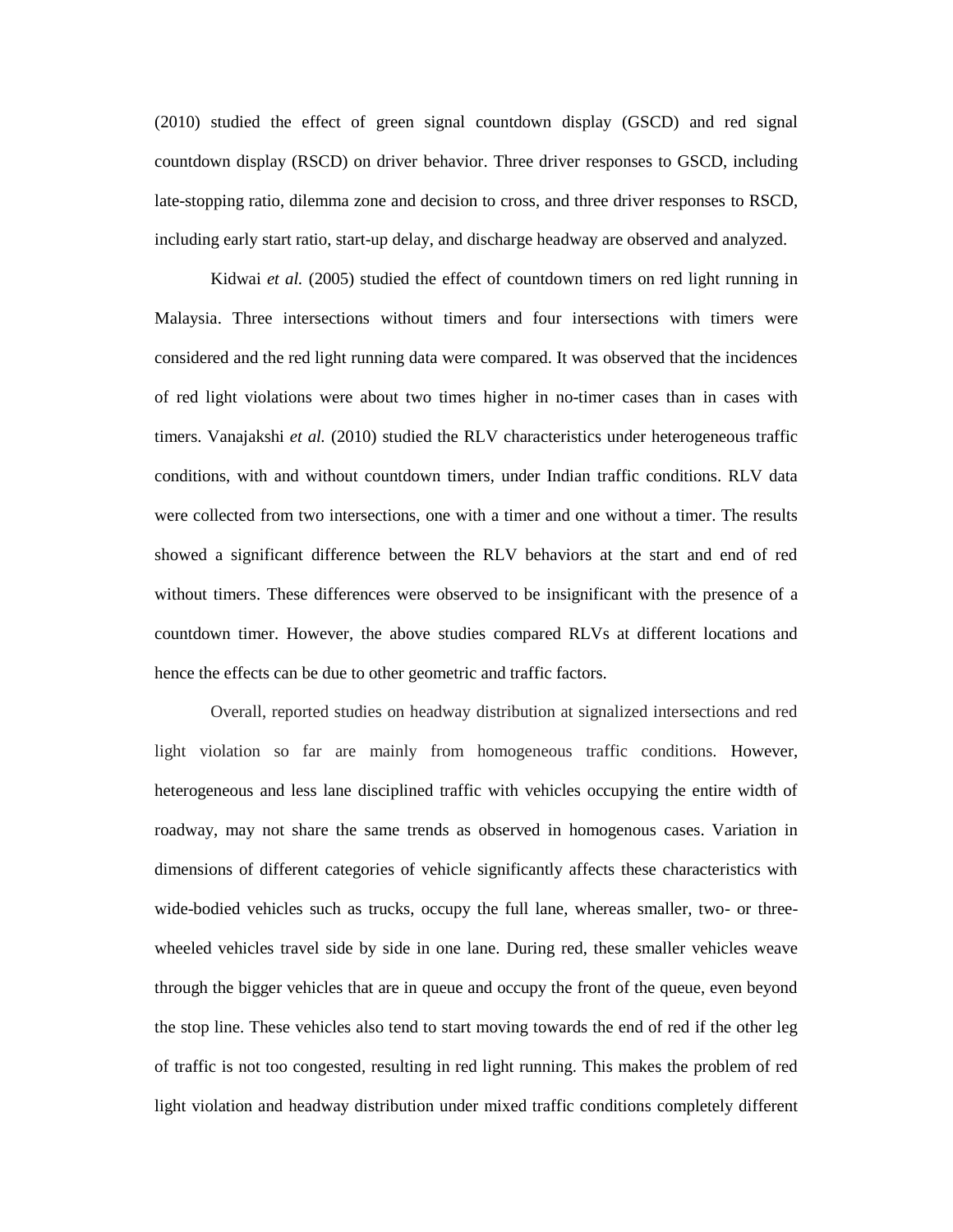from that in the homogeneous traffic conditions. The present study explores this by collecting and analyzing headway and red light violation data under Indian traffic conditions.

Also, there are some studies listed on the effect of timers that compare different intersections with and without timers (Sharma *et al.* 2009; Ibrahim *et al.* 2008; Vanajakshi *et al.* 2010). Studies from other countries in this area report mixed results as detailed in the literature review. Developing standards for such timers will require more studies from different geographical areas. Further, since driver behavior varies widely between countries, there is a need for several separate studies from different geographical locations. The present study concentrates on the effect of these timers on the efficiency and safety of signalized intersections under Indian traffic conditions. A before and after analysis in the presence and absence of countdown timers at the same intersection is carried out in this study in order to exclusively study the effect of the timer, keeping other factors the same.

#### **DATA COLLECTION**

In the present study, a videographic technique was adopted for data collection. Since the signal and timer indication and the corresponding traffic movement are spatially separated, two video cameras were used for the data collection. One camera was used for capturing the signal and timer indication and the other captured the corresponding traffic movement. Since, the data on RLV and headway are in the range of a few seconds, it was important to make sure that these two cameras were synchronized. This was ensured by using special hardware and software which allowed capture of the synchronized feed from the two cameras together. The captured videos were played in the laboratory later to manually extract the required data, which included classified headway and red light violations. Ten days of data were collected from the selected intersection in Chennai, India and are used for the analysis. Data were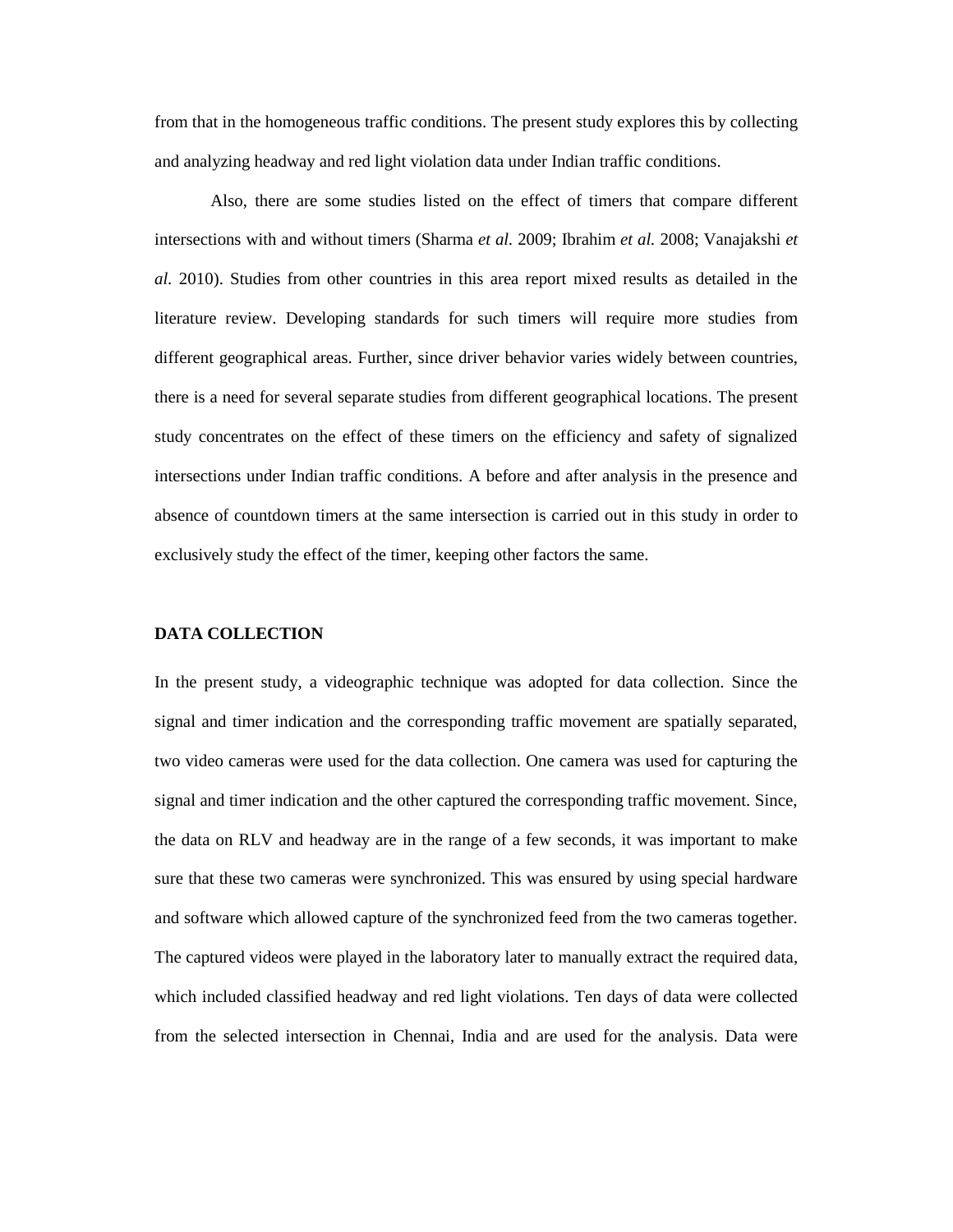collected from 11AM to 12 PM for 10 days - five with timer and five without timer for the same day of the week.

The selected intersection, as shown in Figure 2, was a four-legged one. The Northbound through movement was selected for the present study. A pre-timed signal control is implemented at the study site with a constant cycle time of 105 seconds. It had 60 seconds red, 39 seconds green and 6 seconds amber during the data collection period. A suitable vantage point was selected, at the intersection from where the signal indication and traffic flow at the stop line could be simultaneously captured. Two cameras were used, one zoomed to record the signal head (and countdown timer, if switched on) and the other recorded the traffic controlled by the above mentioned signal head. Time synchronization was achieved by recording both the video cameras on the same computer. The laptop used screen capture software to time stamp and record the live feed. A sample screen shot is shown in Figure 3.

The data extraction was carried out manually. The classified total number of vehicles moving in each cycle was noted for a total of 170 cycles for each condition. A total of 6,800 two-wheelers, 1,431 auto-rickshaws (motorized 3-wheelers), 192 buses and 4,311 cars were observed without countdown timers. A total of 7,276 two wheelers, 1,438 auto-rickshaws, 174 buses and 4,914 cars were observed with countdown timers. Figure 4 shows the volume distribution per cycle before and after the installation of a countdown timer. It can be seen that the volumes and volume distribution did not change much in the before and after countdown timer cases.

There are multiple factors affecting the queue-discharge characteristics and propensity and intensity of red light running at an intersection. The following parameters were analyzed in this paper: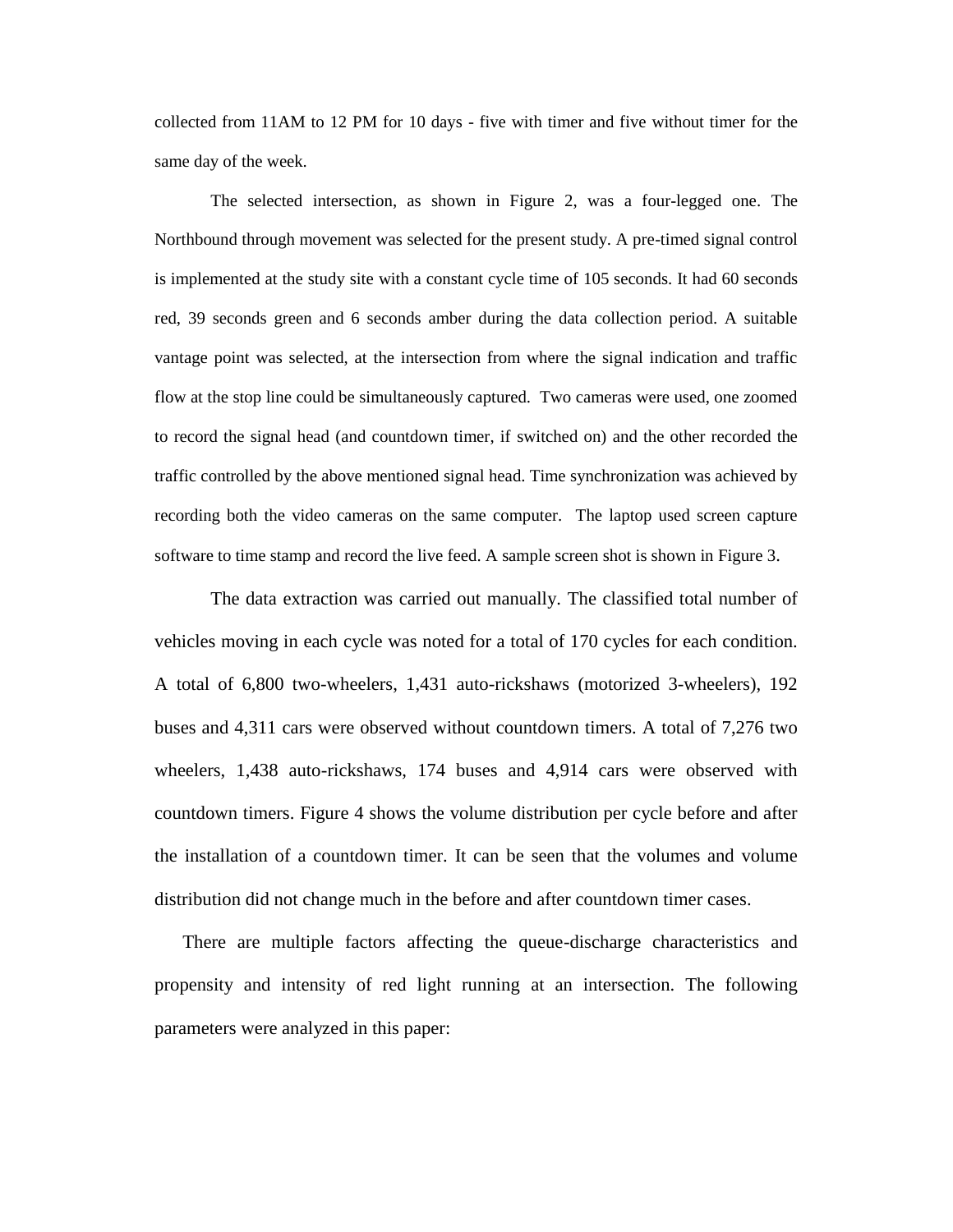- o Time of occurrence: Table 1a lists time of occurrence-related factors that can affect queue discharge characteristics. Due to the presence of start-up lost time, the saturation flow rates are only observed a few seconds after the end of red. Vehicles approaching the intersection at the start or end of red have different attributes that might favor or hinder the propensity of RLV. The factors with positive sign are hypothesized to favor the probability of RLV and the ones with negative sign hinder the probability. As an example, a driver approaching an intersection at the start of red is continuing on the past right of way and will have lower chances of having a conflicting vehicle cross the intersection, whereas a vehicle starting at the end of red will have a higher probability of finding vehicles on the intersection.
- o Phase Information: The presence of information would impact the startup lost times. Table 1b lists phase information-related factors that can affect the start up losses and propensity of RLV. When there is no countdown timer, drivers get the warning of onset of red in the form of the amber phase. However, there is no information available regarding when the green is going to start (except for knowing the phase sequence and looking at amber of conflicting phase if possible). In the presence of a phase countdown timer, the drivers have exact knowledge of time remaining for the end of green or end of red. The exact information for end of red may lead to an increase in the propensity of red light runners trying to reduce their delay.
- o Vehicle Characteristics: Generally, two-wheelers have higher maneuverability and acceleration, and therefore have higher saturation flow rates. Table 1c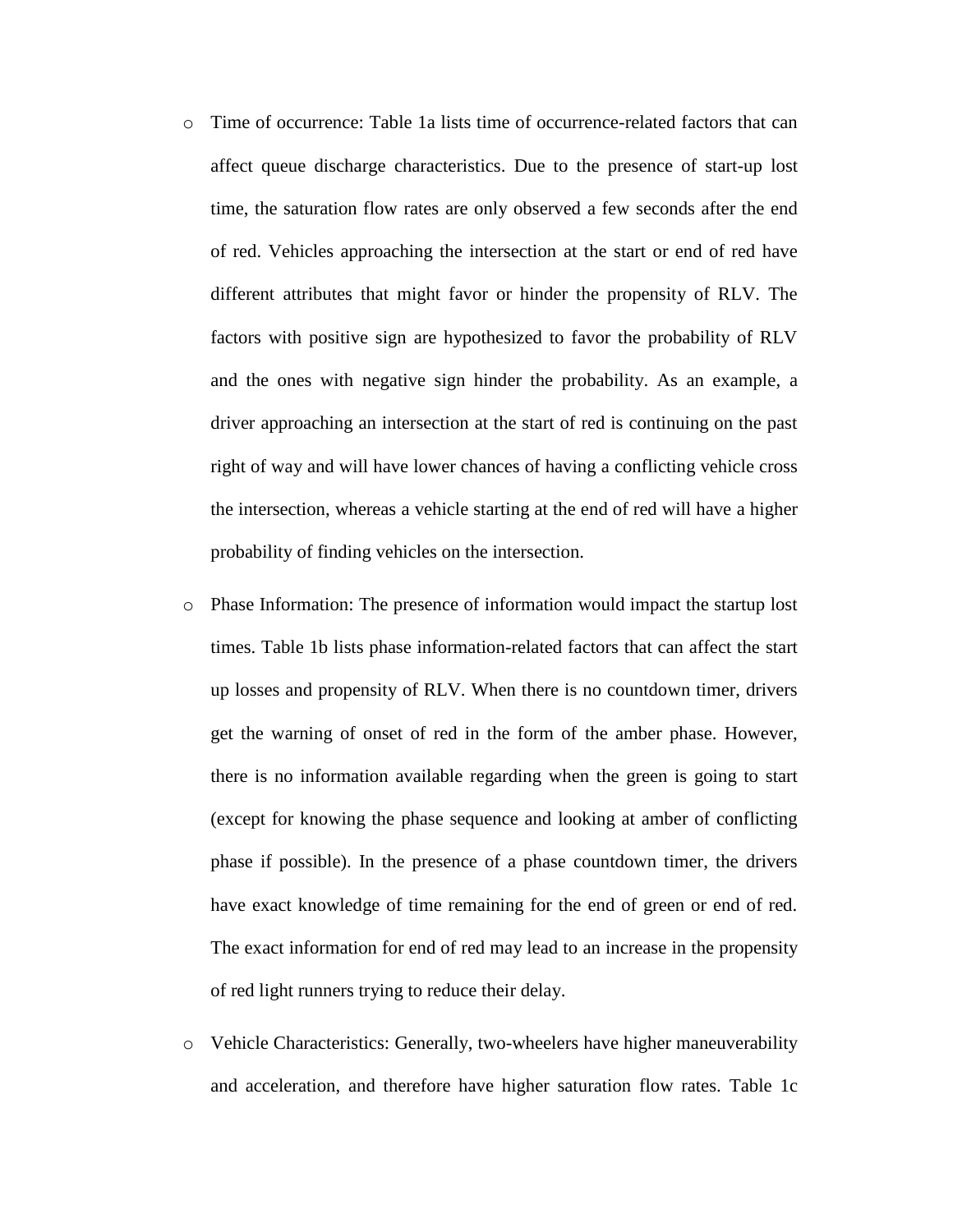lists factors related to vehicle characteristics that can affect the discharge headway and propensity of RLV. Individual vehicle characteristics like acceleration characteristics, maneuverability and size (to reach to the start of queue) and ignition time impact the probability of RLV.

In this paper an empirical study is pursued to determine the properties that have the dominant impact on the queue discharge characteristics and propensity of red light running. It should be noted that the study was carried out using data from one signalized intersection and results and numbers can only indicate the existence of a trend which will have to be corroborated in future by conducting a large scale study with multiple sites.

In the present study, the red light violations were classified based on the following criteria:

1. Timer or no timer

2. Start or end of red

3. Vehicle Type – Cars, Auto Rickshaw, and two-wheelers

The headway was measured by selecting a reference line and noting the time difference between two consecutive vehicles crossing the line. The headways were classified based on the following vehicle. Since many vehicles stop beyond stop line under the Indian traffic conditions, the reference line was selected towards the center of the intersection, instead of the stop line, which is the usual reference point for headway and red light violation studies. The number of red light violations were counted and classified based on i) time of occurrence at start of red or end of red and ii) vehicle type.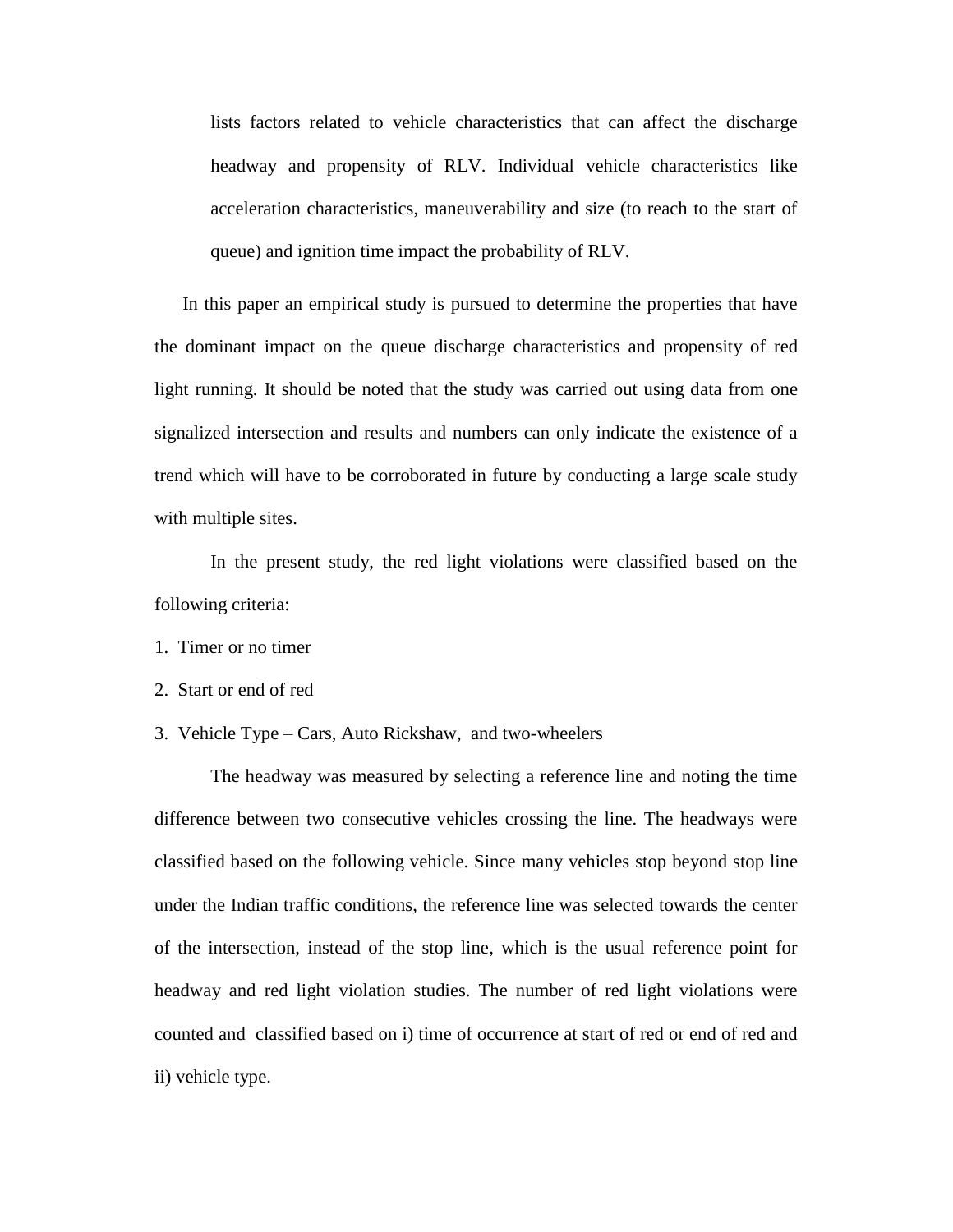#### **DATA ANALYSIS**

#### *Headway Analysis*

Table 2 lists the distribution of different vehicles in the reduced headway data. The headways, classified based on the following vehicle type, was used in the analysis. Box plots were generated for the observed headway in timer and no-timer conditions and are shown in Figure 5. The groups were based on time elapsed from the start of green time. The text in each box is the median value for that group. The most dramatic effect of the presence of a countdown timer was observed for two-wheelers where the median value of the first group drops from 2.5 seconds to 1.0 second.

The cumulative distribution functions for headways in the first 10 seconds from the start of green (early green) and headway after 10 seconds from the start of green (late green) were compared for timer and no-timer cases for each vehicle type. The hypothesis that the empirical headway distribution for each vehicle types during early/late green is drawn from the same underlying distribution was tested for timer and no-timer cases. Two samples Kolmogrov-Smirnov test (KS-test) was used to test this hypothesis (Eadie et.al. 1971). The KS-test is a non-parametric test and thus makes no assumption about the distribution of the underlying data.

Figure 6 presents the results of the KS-test for all the vehicle types between no-timer and timer cases. The solid line represents empirical distribution function for timer and the dashed line represents the no-timer case. Early green headway distribution, which will influence the startup lost time, is represented by thicker lines. The only null hypothesis to be rejected at 5% level of significance was for two-wheeler early green. So, the two-wheelers are the only group of vehicles that are statistically significantly affected by the presence of information. It should be noted that late green (surrogate of saturation flow rate) is not significantly affected for any vehicle type.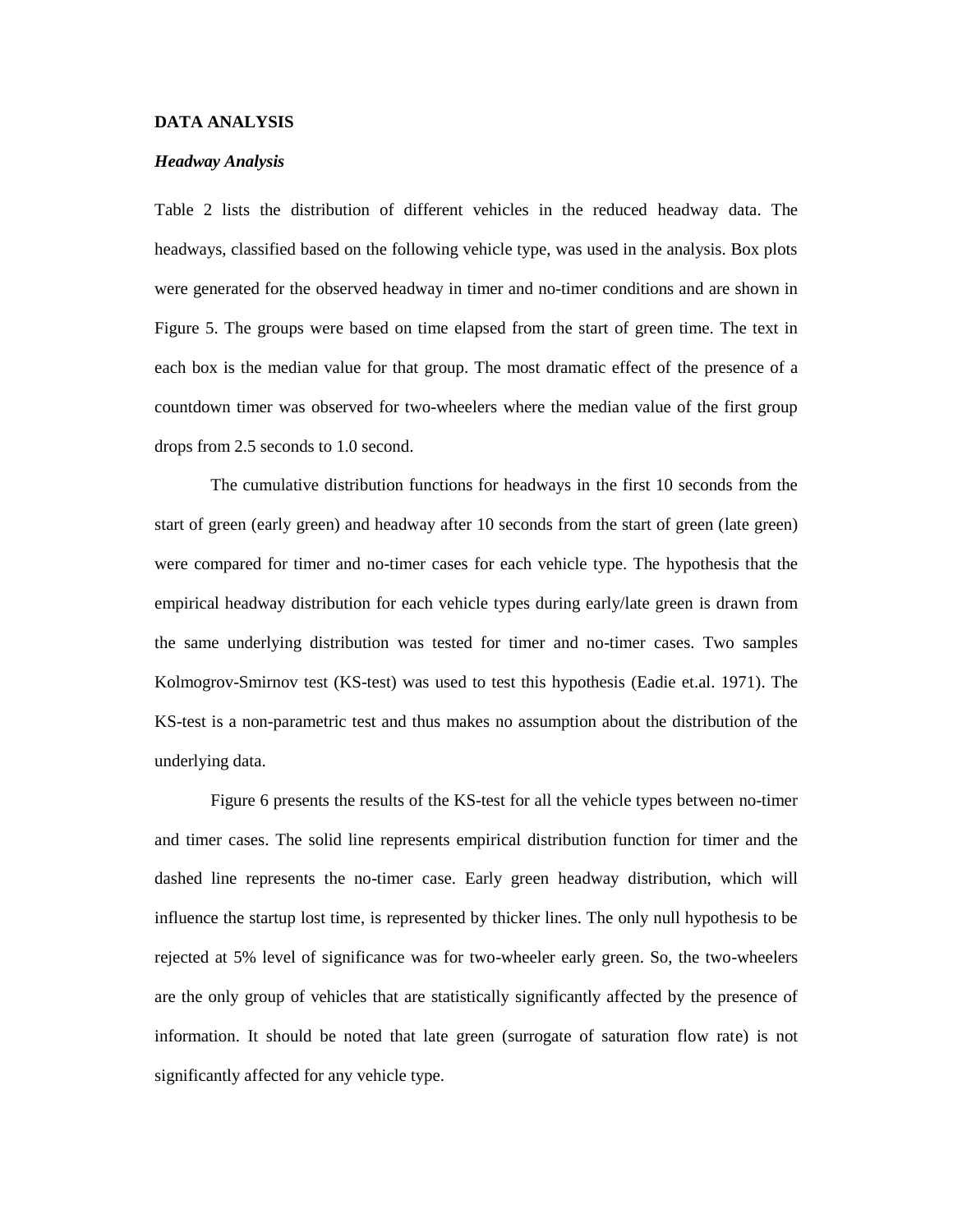The next step of the analysis was to fit the data to a two-regime linear model for all the vehicle types. The first regime would represent the start-up lost time regime and would start with initial high values of headway and gradually settle towards saturation headway, and the second regime would be nearly constant at saturation headway. The change of the first regime to second regime is called the point of inflection. The unknown variables were constant term for first regime, slope of first regime, the point of inflection from first regime to second regime and slope of second regime. Matlab was used to code an exhaustive search on the unknowns to choose the two-regime linear regression model, which can give the lowest mean square error. The result from the search is shown in Figure 7. It can be seen that the two-regime models for all vehicle types are flatter in the presence of a timer because of lower startup losses. As can be observed from queue discharge profile for the study site, there is a need to develop general queue discharge model that can be widely used when the timers are installed. Also, the new queue discharge models will require a change of timing plans for efficient operations at the intersection where timers are installed.

#### *RLV Analysis*

Figure 8 shows a plot of the percentage of cycles seeing red light violations and the number of RLVs averaged over all the cycles having at least one RLV in that category. It can be seen that the volumes and volume distribution did not change much in the before and after countdown timer cases. Since the phase timings, geographic conditions, ambient environment and volume distribution remained the same in the before and after study, any changes in the RLVs can be attributed to the impact of information. The next section presents a detailed analysis on the impact of information on the red light violations. There were very few buses that were observed to violate red light and hence this study does not assess the effect of information on buses. Some of the specific trends that can be noted from Figure 7 are:

1. The number of cycles having red light running at the start of red reduces in the presence of the phase information. While 59% of cycles had red light violations in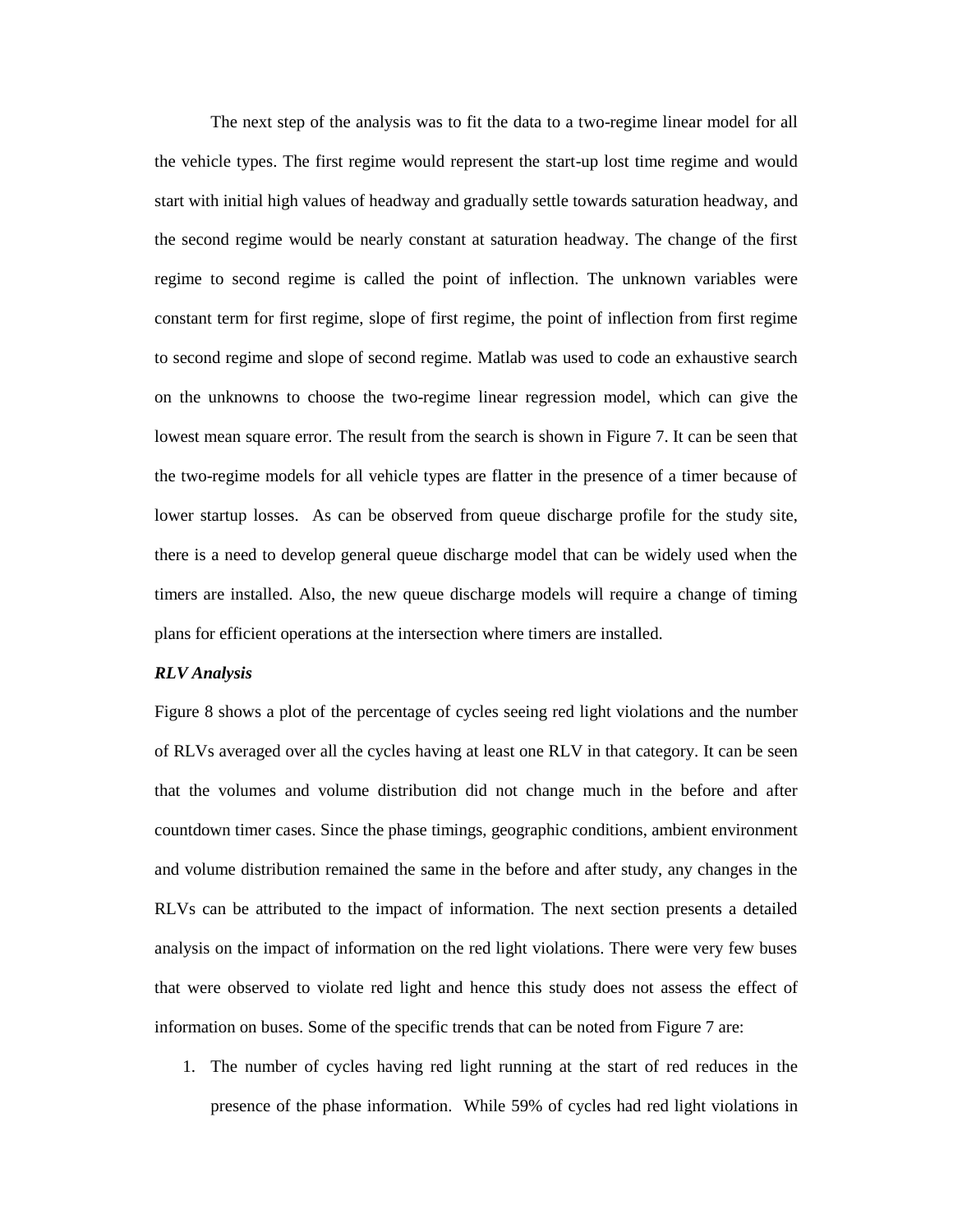the absence of phase information display, this drops to 31% in the presence of phase time information. This implies that most of the drivers use the end of green information to make safe stop decisions. There is a reduction in Mean RLV per RLV cycle, which drops down from 3.32 to 2.30 vehicles.

2. The number of cycles having a red light running at the start of red increases significantly in presence of the phase information. 12% of cycles had red light violations in the absence of phase information display, which increased to 75% in the presence of timer. This implies that most of the driver's use the end of red information to reduce their delays in lieu of safety. There is a reduction in Mean RLV per RLV cycle which drops down from 8.52 to 5.60 vehicles. This implies the propensity of RLV increases several fold whereas intensity falls down a notch. The fall in intensity might be due to the huge increase in the observed samples with RLV.

It can also be seen from Figure 7 that the effect of an increase in the number of RLV at the end of red is much more pronounced than the effect on reduction of RLV at the start of red. Thus the presence of information both at the start and end of red leads to an overall increase in the propensity for as well as intensity of RLVs

Analysis of the propensity and intensity of RLVs for individual vehicle types in the presence and absence of phase information was also carried out. For eliminating the bias of the proportional contribution of each vehicle type based on the number of arrivals of each vehicle type, the proportion of the number of red light violations per cycle per unit arrival for that specific vehicle type were used for analysis. This was calculated by dividing the number of red light violations per cycle, for each vehicle type, by the total number of arrivals per cycle of that specific vehicle type. This proportion is termed as "RLV proportion" for the rest of the paper.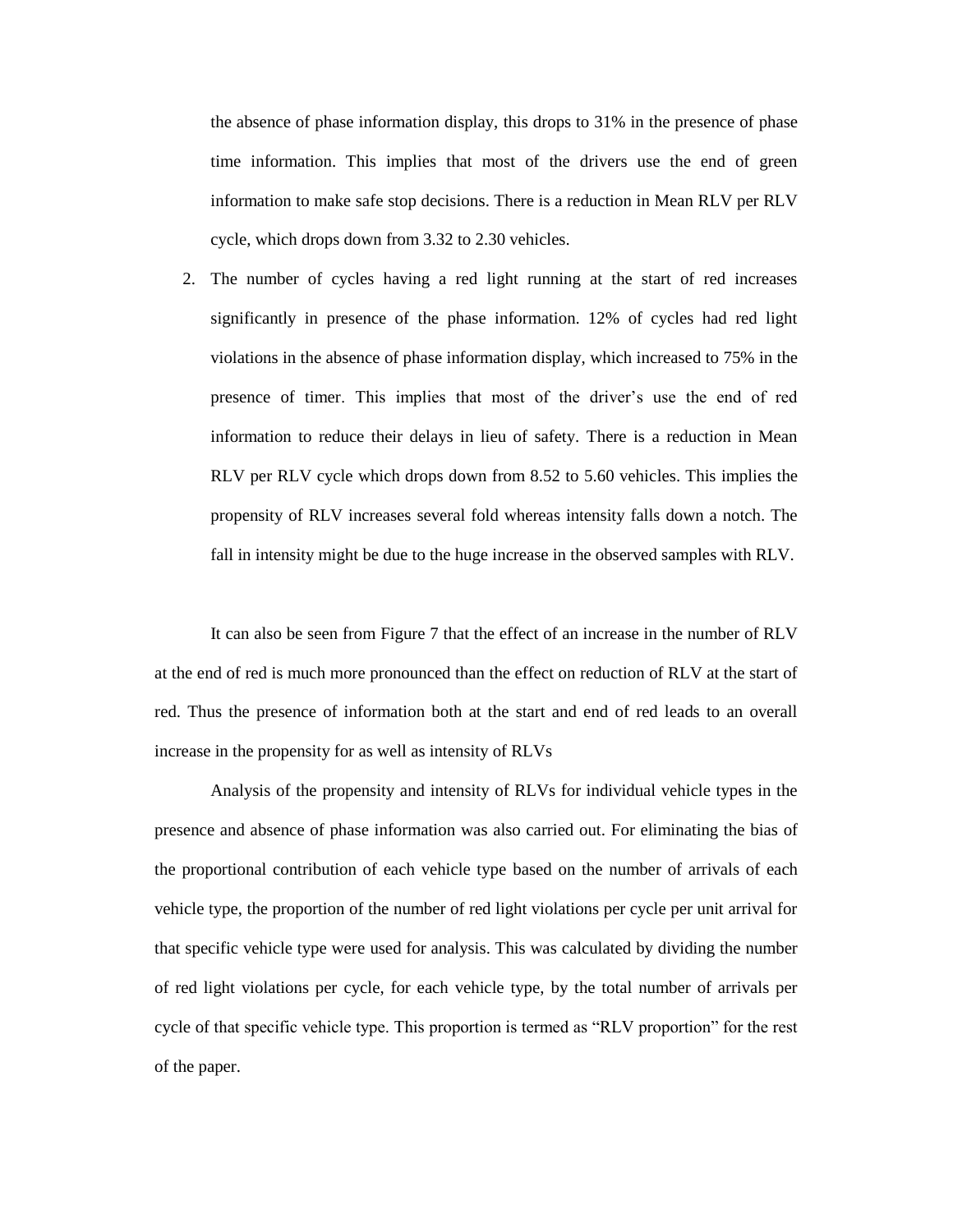Figure 9 presents the empirical distribution function (CDF) of RLV proportion for with and without countdown timer over all the cycles. The solid line represents the CDF of RLV proportion in the presence of phase information and the dashed line represents the CDF of RLV proportion in the absence of phase information. A two-sample, one-tailed Kolmogorov-Smirnov (K-S) test was conducted to compare the CDFs of RLV proportion with and without phase information.

In case of start of red, the alternate hypothesis tested was that the RLV proportion CDF for the timer case is larger than in the no-timer case. As an example, for two-wheelers, nearly 50% of cycles have 0 RLV proportion in absence of phase information at the start of red, and this value jumps to 0.75 in the presence of information. This implies that the red light propensity is reduced for the two wheelers at the start of red due the presence of information. It should also be seen that the CDF curve for no-timer case is shifted to the right once it leaves the zero mark, implying that red light intensity is higher in the cycles for the no-timer case. In the case of end of red, the alternate hypothesis that the RLV proportion CDF for timer cases is smaller than in the no-timer case was tested. The smaller CDF for the timer case implies that a lower number of red light violations occur at lower frequency. Thus the information provided at the end of red would lead to higher red light violations. The results of the K-S test are annotated in each of the CDF plots. The value "h=1" implies that the K-S test rejects the null hypothesis at 5% significance. The p-value for the test is also provided in each plot.

The main insights that can be drawn from Figure 9 are listed below:

#### Start of Red Analysis

1. Two-wheelers and cars are the main contributors to red-light violations happening at the start of red. Auto-Rickshaws constitute only a minimal number of RLVs during the start of green. There may be two reasons for this result: Firstly,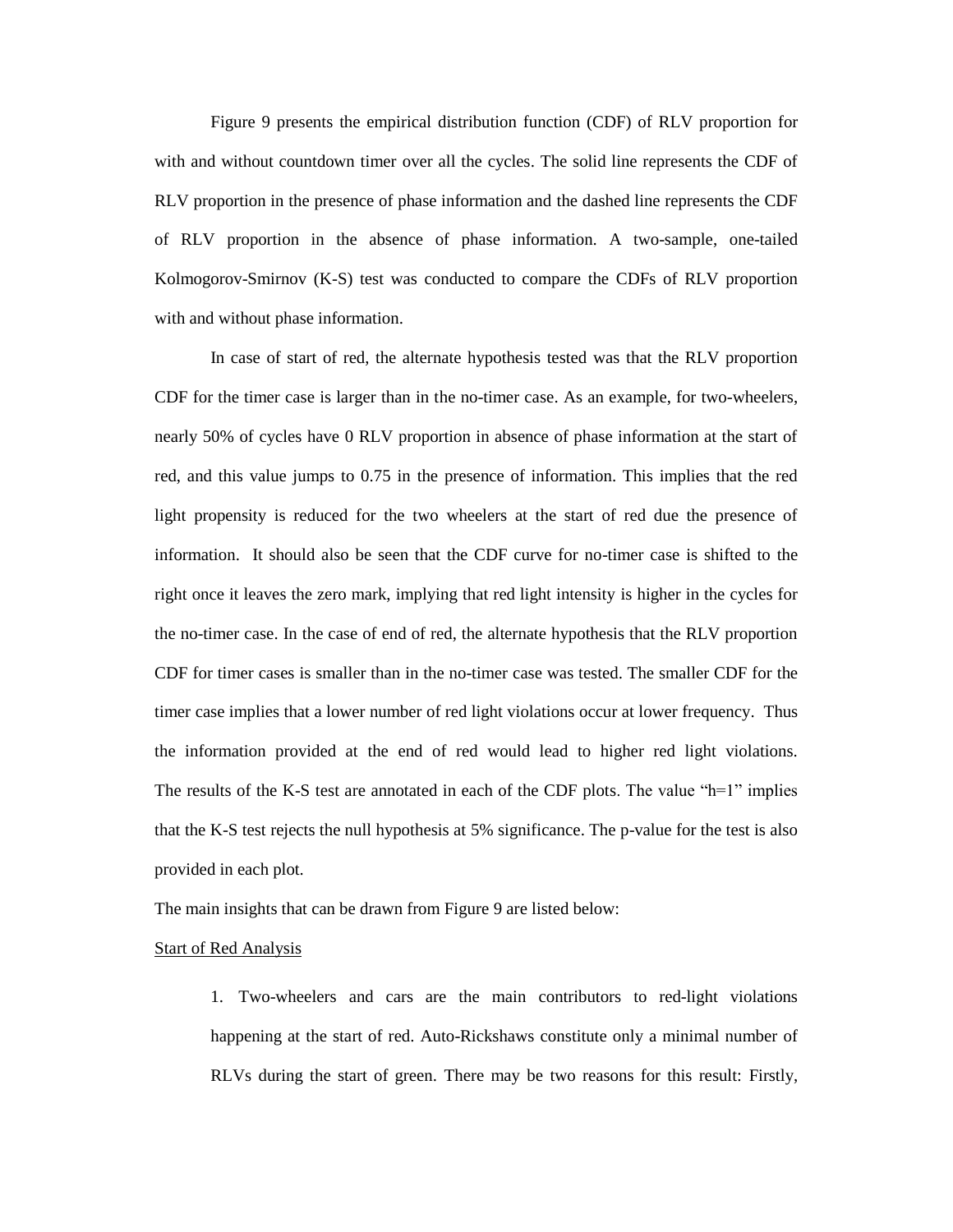auto-rickshaws do not have high acceleration capabilities and are less prone to accelerating towards the end of green. Secondly, the auto-rickshaws carry passengers for fare and are more cognizant about passenger comfort.

2. There is a statistically significant drop in red light running for both cars and twowheelers at the start of red in the presence of phase information. This can either be because of the fact that both two-wheelers and cars use the presence of phase information to enhance their safety at the start of red or the traffic on other approach start moving and thus reducing the number of red light runner for this approach.

#### End of Red Analysis

There is a statistically significant increase in the number of red light violations at the start of green for all three vehicle types. The amount of impact is greater for two-wheelers and autorickshaws as compared to cars. This can be explained by the positioning of these vehicles in the queue. In general, two-wheelers and auto-rickshaws are at the start of queue and have a higher feasibility of violating the red light at the end of red. All the vehicles try to reduce their delay in lieu of safety if the information is provided about the start of green. This observation is in close agreement with the reduction in start-up lost time reported by Sharma et al. (2009) while studying the impact of the timer on queue discharge behavior.

#### **SUMMARY AND CONCLUSIONS**

The results indicate that there is a significant change in the queue discharge models when the phase information is provided. This would require appropriate changes be made to the signal timing plans for optimal operations. The analysis indicates that two-wheelers are significantly affected by the presence of information and there is statistically significant improvement in queue discharge efficiency in the first 10 seconds for two-wheelers. Since the two-wheelers are generally at the start of the queue, this gain in efficiency is translated to the overall queue discharge.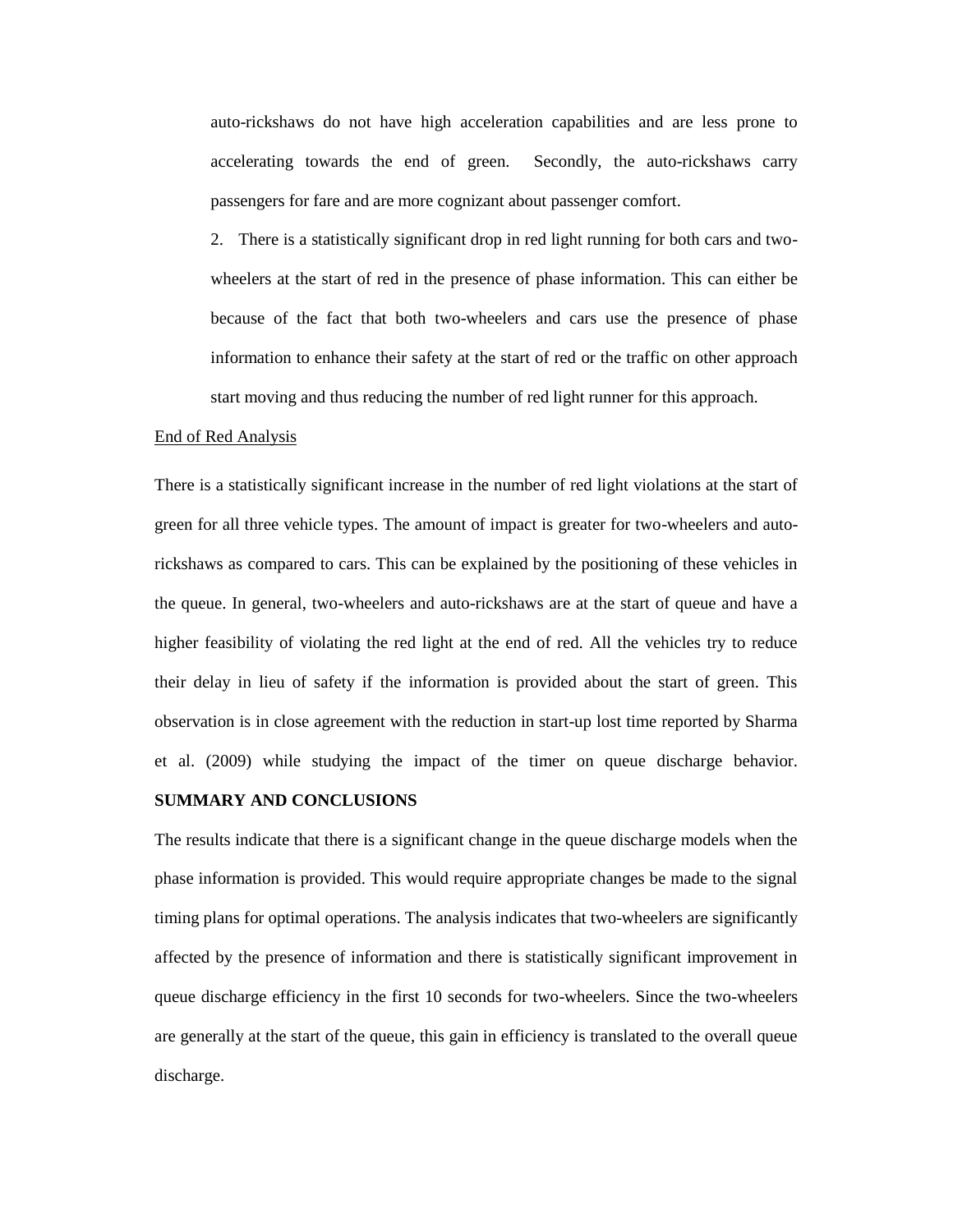Red light violations results show that the information provided to the users is used differently during the start or end of red. The information provided at the start of red results in improved safety whereas the information provided at the end of red results in improved efficiency in lieu of safety. In the presence of information, it was found that the propensity of RLV (proportion of cycles having RLV) reduced from 59 % to 31 % at the start of red and at the end of red there was an increase from 12 % to 75 %. Also, in the presence of information, the intensity of RLV (Mean RLVs per RLV cycle) for both start of red and end of red reduced from 3.32 to 2.30 vehicles and 8.52 to 5.60 vehicles respectively. The impacts varied based on the vehicle types. These results bring into light the trade-off between safety and efficiency and the choices drivers make in the presence of information. These trade-offs should be carefully considered as the technology advances and drivers are provided more and more information. It should be noted that this study only captures long term impact of countdown timers, which should be considered in subsequent evaluations. With the advent of Intellidrive technology (vehicle to infrastructure communications) the extent of information provided to the drivers should be tailored to achieve system optimality in pre defined objectives. More research is needed to analyze the effect of the time of day, weather conditions and geometric layout on the RLV propensity and intensity in the presence of phase information.

#### **ACKNOWLEDGEMENT**

The second author acknowledges the support through the project CIE/10-11/169/IITM/LELI by Ministry of Urban Development through letter No. N-11025/30/2008-UCD.

#### **REFERENCES**

- Association of Selected Intersection Factors with Red-Light-Running Crashes: HSIS Summary Report: FHWA-RD-00-112; http://www.hsisinfo.org/pdf/00-112.pdf
- Carstens, R. L. (1971). "Some traffic parameters at signalized intersections." *Journal of Transportation Engineering*, ASCE, Vol. 41 -11, , pp. 33–36.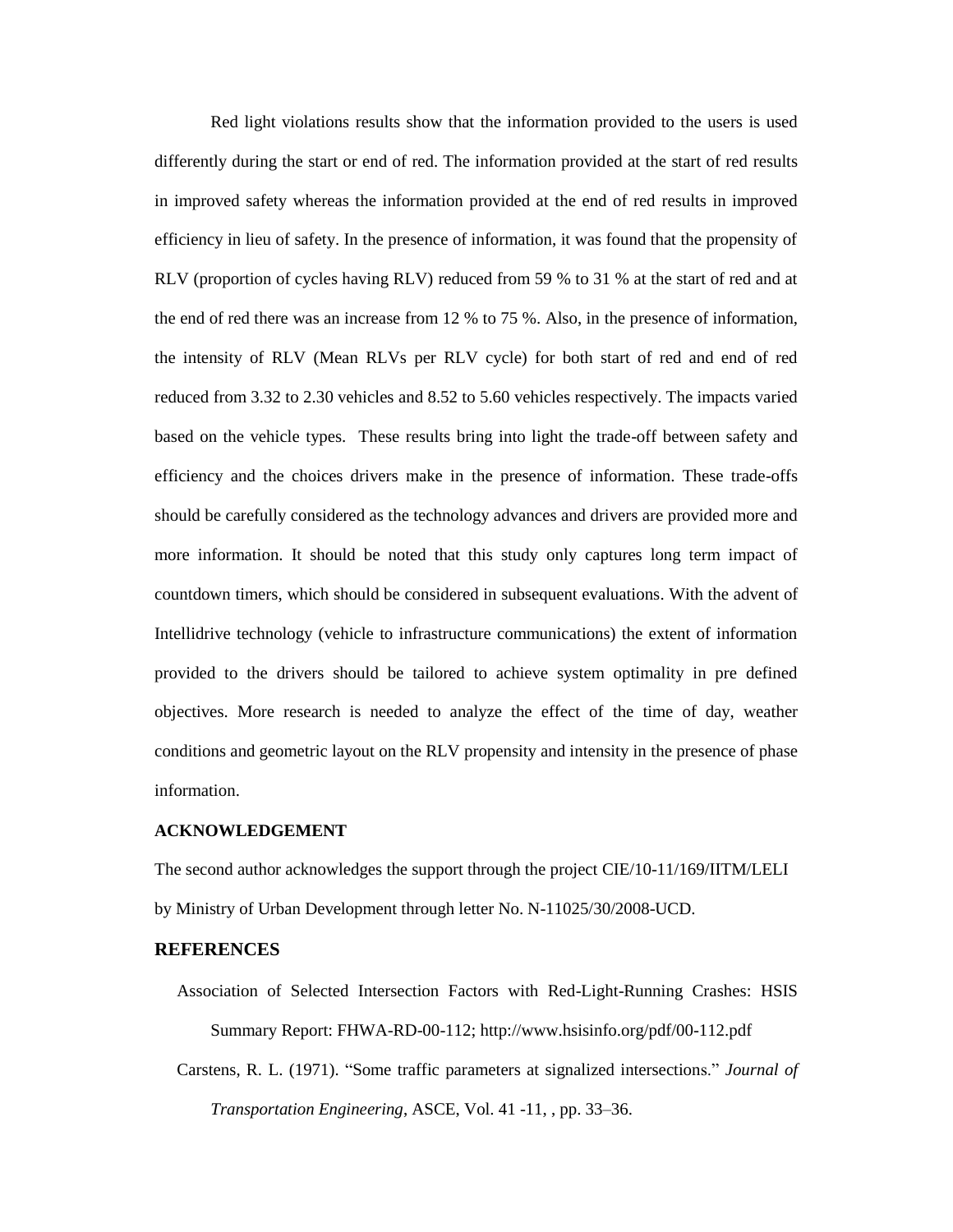- Chiou, Y. C., Chang, C. H. (2010). "Driver responses to green and red vehicular signal countdown displays: Safety and efficiency aspects." *Accident Analysis and Prevention* 42. 1057–1065
- Craig, N., Mussa, R. N. , Sadalla, E. K. , Burns, E. K. and Matthias, J. (1997). "Evaluation of an Alternative Traffic Light Change Anticipation System." *Accident Analysis and Prevention* (29). No. 2. 201- 209.
- Datta, T. K., Schattler, K., and Datta, S. (2000a). "Red Light Violations and Crashes at Urban Intersections." (CD-ROM). Transportation Research Board of the National Academies, Washington, D.C.
- Datta, T. K., Feber, D., Schattler, K., and Datta, S. (2000b). "Low Cost Treatments Result In Effective Safety Improvements." (CD-ROM). Transportation Research Board of the National Academies, Washington, D.C.
- Eadie, W.T., Drijard D., James, F.E., Roos, M., and Sadoulet, B. (1971) *Statistical Methods in Experimental Physics.* Amsterdam: North-Holland, pp. 269–271.
- Federal Highway Administration. *Signalized Intersections: Informational Guide*, Publication No. FHWA-HRT-04-091.
- Greenshields, B. D. (1947). *Traffic performance at urban street intersections*, Yale University, New Haven, pp. 23 - 27.
- Grembek, O., Zhou, K. and Zhang, W. (2009). "Red-Light-Running Collision Avoidance." *California PATH Research Report*, UCB-ITS-PRR. 2009-15.
- He, Y., Zhang, J., Sun, X., Wei, R. (2009). "Investigating Road Users' Preference on Signal Countdown Devices at Intersections in Beijing." TRB, Washington.DC.
- Highway Capacity Manual. *Special report 209* (2000)*.* Transportation Research Board, Washington D. C.,
- Horst, V. R. (1988). "Driver Decision Making at Traffic Signals." *Transportation Research Record 1172*, TRB, National Research Council, Washington, D.C. 93-97.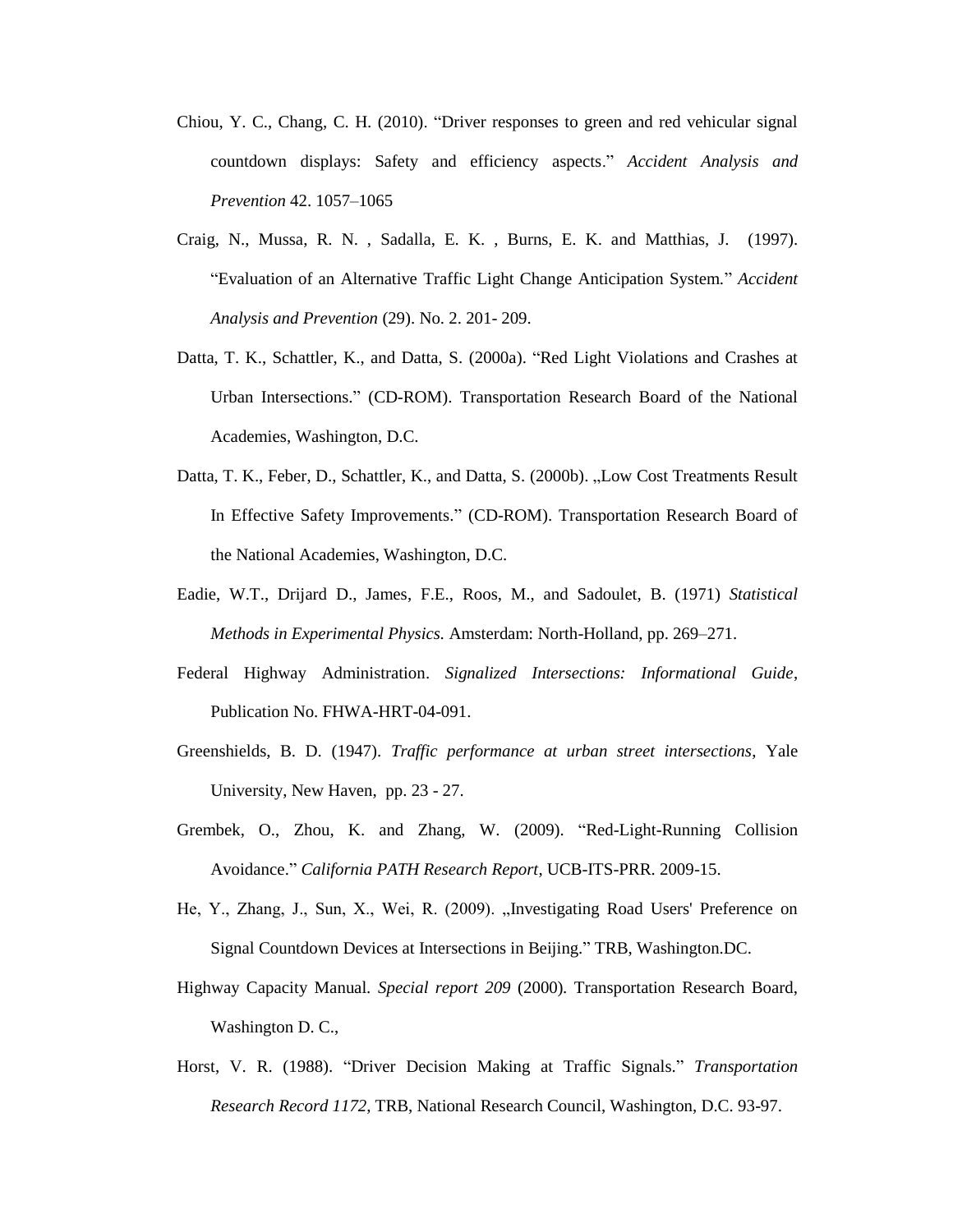- Huey, S. B., and Ragland, D. (2007). "Changes in Driver Behavior Resulting from Pedestrian Countdown Signals." TRB, Washington, DC.
- Ibrahim, M. R. , M. R. Karim and F. A. Kidwai. (2008). "The Effect of Digital Count-Down Display on Signalized Junction Performance." *American Journal of Applied Sciences* 5 (5): 479-482.
- Khosla, K., Williams, J.C. (2006). "Saturation Flow at Signalized Intersections During Longer Green Time." *Transportation Research Record: Journal of the Transportation Research Board. 1978,* Transportation Research Board of the National Academies, Washington, D.C., pp. 61-67.
- Kidwai, F. A. , M. R. Ibrahim, and M. R. Karim. (2005). "Traffic Flow Analysis Of Digital Count Down Signalized Urban Intersection." *Proceedings of the Eastern Asia Society for Transportation Studies*. Vol. 5, pp. 1301 - 1308.
- Kunzman, W. (1978). "Another look at signalized intersection capacity." *ITE Journal*, Vol. 48, pp. 12–15.
- Lee, J. and Chen, R.L. (1986). "Entering headway at signalized intersections in a small metropolitan area." In *Transportation Research Record: Journal of the Transportation Research Board, No. 1091*, Transportation Research Board of the National Academies, Washington, D.C., pp. 117–126.
- Limanond, T., Suebpong, C., Roubtonglang, N. (2009). "Effects of countdown timers on queue discharge characteristics of through movement at a signalized intersection." *Transportation Research* Part C 17. pp.662-671.
- Lu, Y. J. (1984). "A study of left-turning maneuver time for signalized intersections." *Institute of Transportation Engineers*, Vol. 5410, pp. 42–47.
- Lum, K. M., and Wong, Y. D. (2002). "A study of stopping propensity at matured red light Camera T-intersections." *Journal of Safety Research*, (33), 355–369.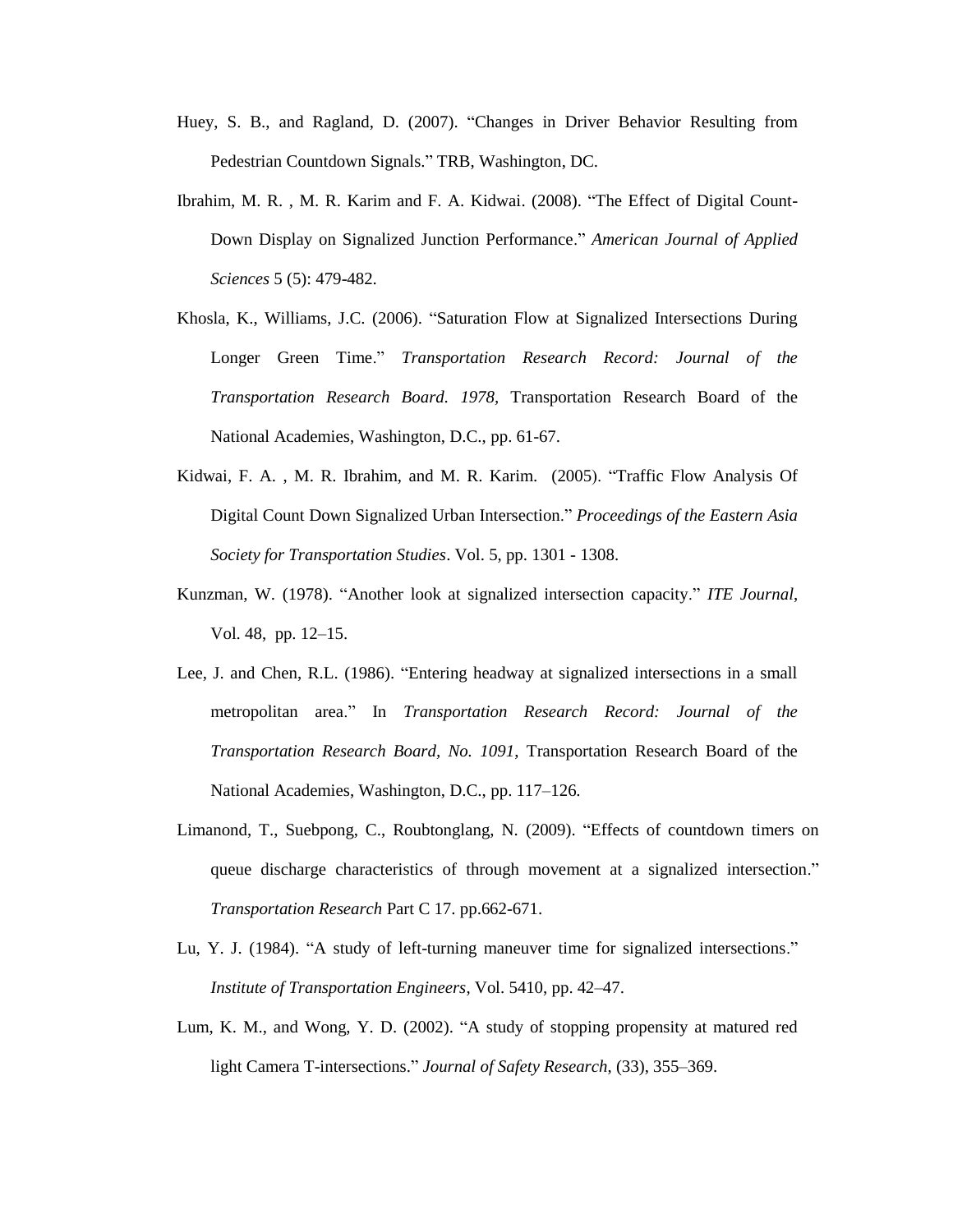- Lum K. M. and Wong, Y. D. (2003). "Impacts of Red Light Camera on Violation Characteristics." *Journal of Transportation Engineering*, (129), No. 6, 648-656.
- Lum, K.M. Halim, Harun. (2006). "A before-and-after study on green signal countdown device installation." Transportation Research Part F. (9), No. 1, 29–41.
- Ma, Liu, Yang and Yu. (2010). "Investigating the impacts of green signal countdown devices: an empirical approach and case study in China." 89th TRB Annual Meeting Proceedings (CD-ROM), Washington D.C.,
- Mahalel, D., Zaidel, D. (1985a). "A probabilistic approach for determining the change interval." *Transportation Research Record.* 1069, Transportation Research Board, National Research Council, Washington, D. C., (pp. 39–45).
- Mahalel, D., Zaidel, D. M. (1985b). "Safety evaluation of a flashing-green light in a traffic signal." *Traffic Engineering & Control*. 26(2), 79–81.
- Martinez, K. L., and Porter, B. E. (2006). "Characterizing red light runners following implementation of a photo enforcement program." *Accident Analysis and Prevention,* (38), No. 5, 862-70.
- McGee, H.W. and Eccles, K.A. (2003). "Impact of Red Light Camera Enforcement on Crash Experience," *NCHRP Synthesis 310*. TRB, Washington, D.C.
- Moussavi, M. and Tarawneh, M. (1990). "Variability of departure headways at signalized intersections." Compendium of Technical Papers, Annual Meeting, *Institute of Transportation Engineers*, pp. 313 – 317.
- Nambisan, S. S., and Karkee, G. J. (2010), "Do Pedestrian Countdown Signals Influence Vehicle Speeds?" *Transportation Research Record: Journal of the Transportation Research Board. 2149,* Transportation Research Board of the National Academies, Washington, D.C., pp. 70–76.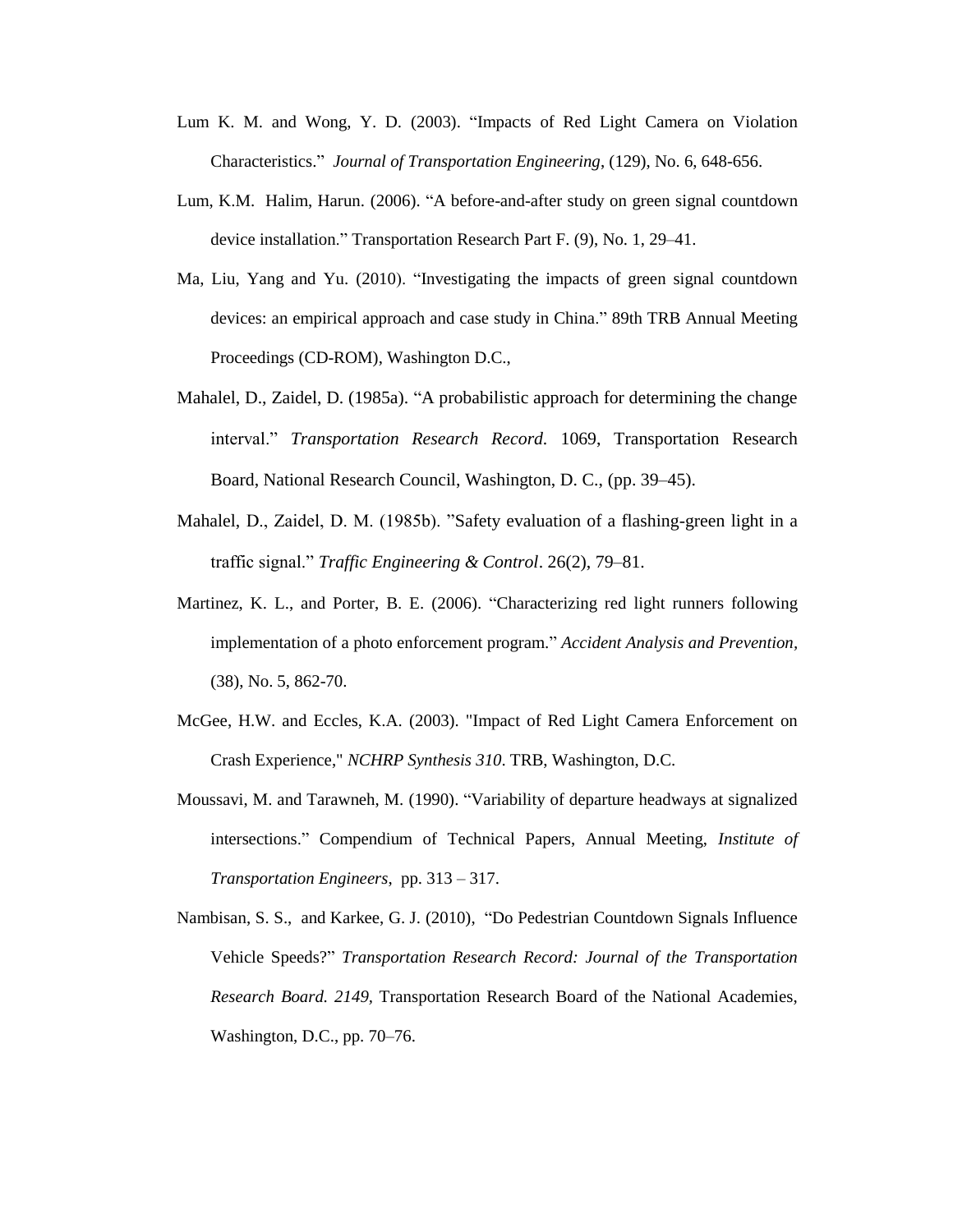- Newton, C., Mussa, R. N., Sadalla, E. K., Burns, E. K., Matthias, J. (1997). "Evaluation of an alternative traffic light change anticipation system." *Accident Analysis and Prevention*. 29(2), 201–209.
- Parker, M. T. (1996). "The effect of heavy goods vehicles and following behavior on capacity at motorway roadwork sites." *Traffic engineering*, Vol. 37, pp. 524–531.
- Porter, B. E. and England, K. J. (2000). "Predicting Red-Light Running Behavior: A Traffic Safety Study in Three Urban Settings." *Journal of Safety Research,* (31), No. 1, 1–8.
- Retting, R. A., and Williams, A. F. (1996). "Characteristics of red light runners: results of a field investigation." *Journal of Safety Research,* (27), 9–15.
- Retting, R. A., and Greene, M. A. (1997). "Influence of traffic signal timing on red light running and potential vehicle conflicts at urban intersections." *Transportation Research Record* 1595*,* Transportation Research Board, Washington, D. C. 1–7.
- Retting, R. A., Williams, A. F. and Greene, M. A. (1998). "Red light running and sensible countermeasures: summary of research findings." *Transportation Research Record*  1640, Transportation Research Board, Washington, DC., 23–26.
- Retting, R. A., Williams, A. F., Farmer, C. M. and Feldman, A. F. (1999). "Evaluation of red light camera enforcement in Oxnard, California." *Accident Analysis and Prevention*, (31), 169–174.
- Retting, R. A., Ferguson, S. A. , Hakkert, A. S. (2003). "Effects of red light cameras on violations and crashes: a review of the international literature." *Traffic Injury and Prevention*, (4), No. 1, 17-23.
- Retting, R. A., Ferguson, S. A. and Farmer, C. M. (2008). "Reducing Red Light Running Through Longer Yellow Signal Timing and Red Light Camera Enforcement: Results of a Field Investigation." *Accident Analysis and Prevention*, (40), No. 1.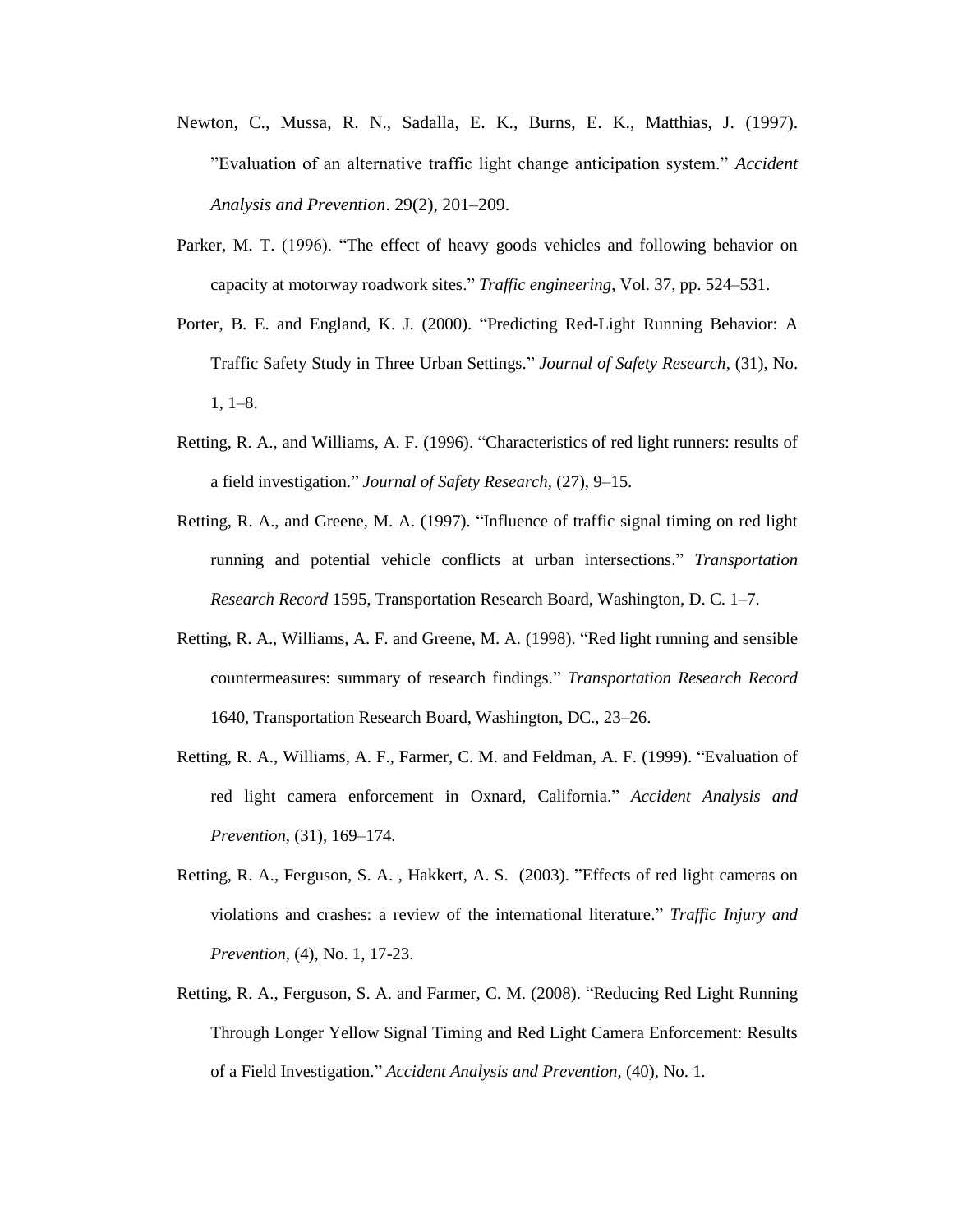- Roger, P. R., William, R.M., and Elena S.P. (1998). *Traffic Engineering*, Prentice Hall, New Jersey.
- Sharma, A., Vanajakshi, L. and Rao, N. (2009). "Effect of Phase Countdown timers on queue discharge characteristics under heterogeneous traffic conditions." Transportation Research Record 2130, 93-100.
- Thomas, A. A. and Hess, S. (2009). "Red-light cameras for the prevention of road traffic crashes." The Cochrane Library, The Cochrane Collaboration. Published by John Wiley & Sons, Ltd., Issue 1.
- Tong, H.Y., Hung, W.T. (2002). "Neural network modeling of vehicle discharge headway at signalized intersection: model descriptions and results." *Transportation Research-A*, Volume 36, Number 1, pp. 17-40.
- Vanajakshi, L. D., Sharma, A., Lakshmi, R. (2010). "Red Light Violation Characteristics under Heterogeneous Traffic Conditions: With and Without Countdown Timers." 89th Annual Meeting (CD-ROM), Transportation Research Board, Washington, D.C.
- Wang, Y., Yang, X., (2006). "Discussion on Setting Traffic Signals with Counting down Display Unit at Intersection Based on Traffic Safety." *China Safety Science Journal*. 16(3), 54-60.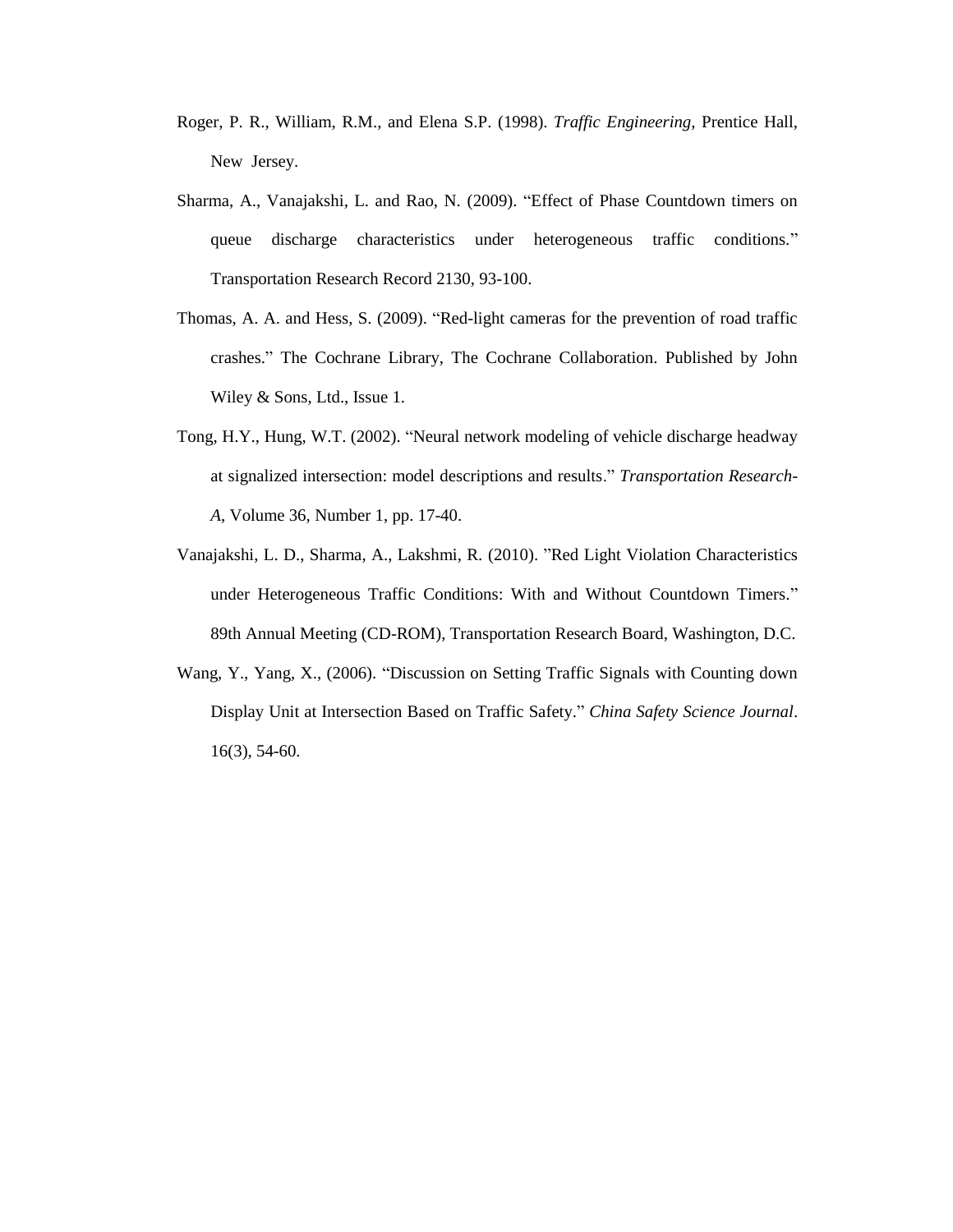## **Table 1. Properties affecting the propensity of RLV at an intersection**

### **a) Time of occurrence**

| <b>Start Red</b>                      | End Red                             |
|---------------------------------------|-------------------------------------|
|                                       |                                     |
| $+$ High initial speed                | - Starting from stop                |
| $+$ Continue on the past right of way | - Infringe on the post right of way |
| - High acceleration not possible      | + High acceleration not possible    |

### **b) Phase information available to the driver**

| No-timer                            | Timer                                   |
|-------------------------------------|-----------------------------------------|
|                                     |                                         |
| - Warning on onset of red by yellow | - Exact information on end of green but |
| phase                               | the same information at yellow          |
| - No information on end of red      | +Exact information for end of red       |

# **c) Vehicle characteristics**

| Cars                  | <b>Auto Rickshaw</b> | Two wheelers        | <b>Bus</b>         |
|-----------------------|----------------------|---------------------|--------------------|
| $+ High$              | - lower              | $+$ Highest         | - lowest           |
| acceleration          | acceleration power   | acceleration        | acceleration power |
| possible              | - occupying          | possible            | - generally        |
| -Generally            | middle row during    | $+$ generally       | occupying last row |
| occupying last        | red                  | occupying first     | during red         |
| positions during      | - slowest ignition   | positions during    | - slower ignition  |
| red                   | time                 | red                 | time               |
| $+Fast$ ignition time |                      | +fast ignition time |                    |